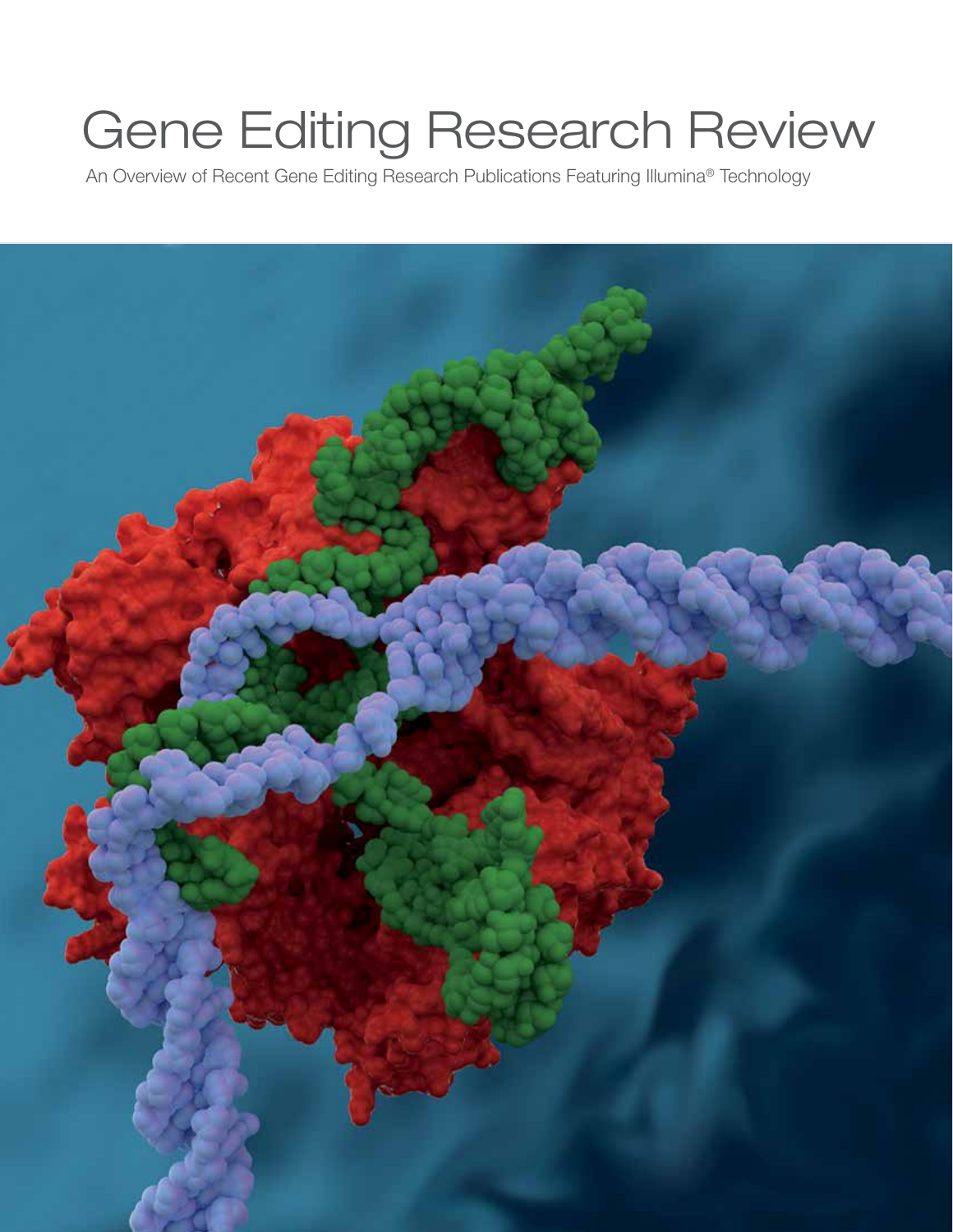### TABLE OF CONTENTS

- 4 Introduction The CRISPR Locus and the Mechanism for CRISPR-Cas Technology
- 7 Applications of CRISPR-Cas9 Technology Research Applications in the Medical Field Agriculture and Environmental Science
- 13 Workflow and Specificity Overview of the Procedure On-Target Effects Specificity: What It Means and Why It Matters Method Development Integration of CRISPR-Cas9 Technology in a Research Workflow
- 24 Bibliography

This document highlights recent publications that demonstrate the use of Illumina technologies in single-cell research. To learn more about the platforms and assays cited, visit www.illumina.com.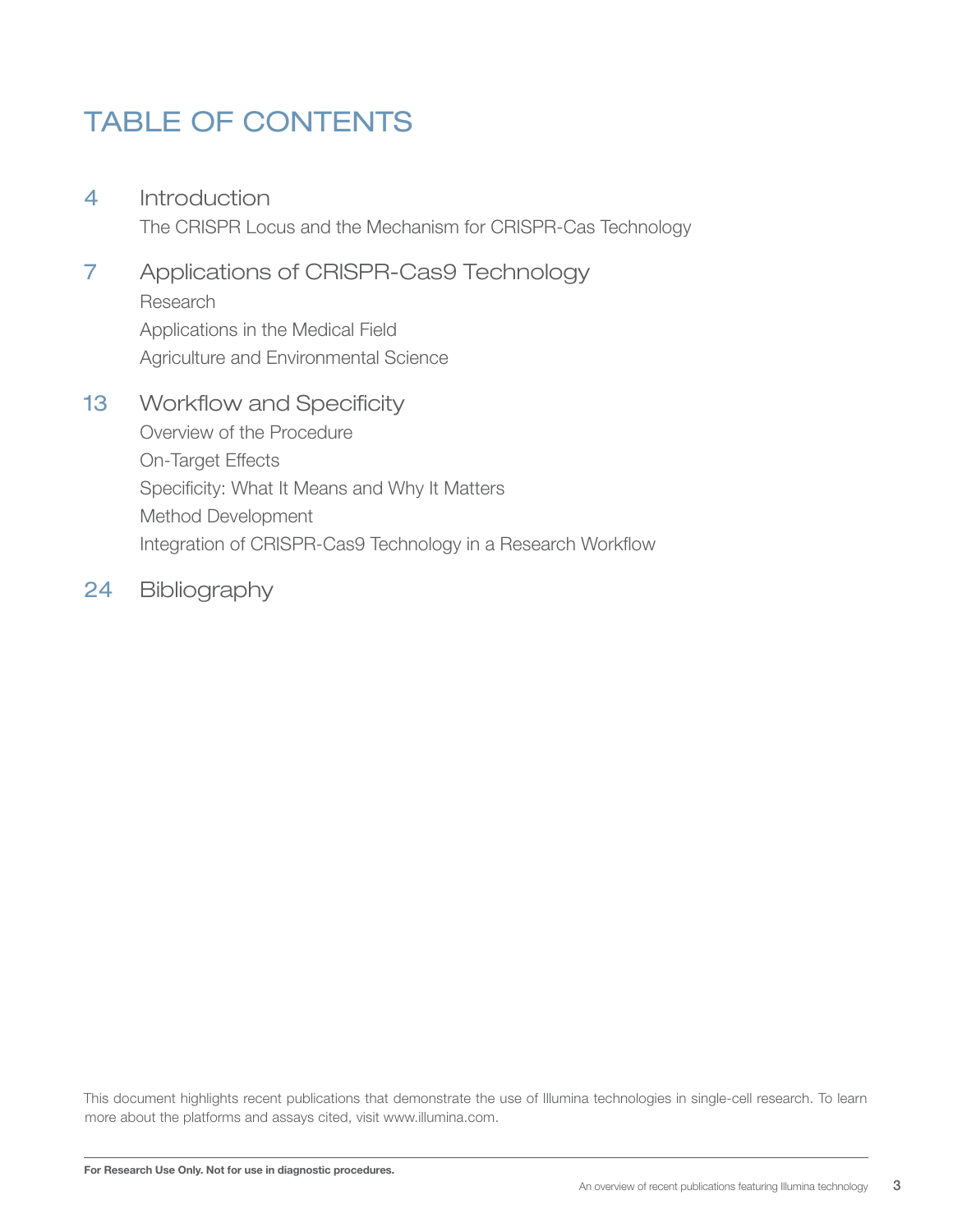### INTRODUCTION

Clustered regularly interspaced short palindromic repeats (CRISPR)-Cas technology is a revolutionary gene editing method in which a programmable RNA guides a nuclease to find a specific target location in the genome. This simple approach replaces the laborious and expensive protein-based DNA editing techniques, such as the use of zinc finger proteins (ZNFs) or transcription activator–like effector nucleases (TALENs). From the time of the initial publications describing its application for genome editing in both prokaryotic<sup>1, 2</sup> and eukaryotic cells,  $3, 4$  the use of CRISPR-Cas technology has spread exponentially to laboratories worldwide.<sup>5</sup> Potential applications are in the fields of basic research, therapeutics, agriculture, and environmental research. In 2016, 2 years after gene editing was first introduced in human trials,<sup>6</sup> the National Institutes of Health (NIH) approved the first application of CRISPR-Cas technology in a human trial.<sup>7,8</sup> This decision holds promise for future treatment of rare genetic diseases, human immunodeficiency virus (HIV) infection, and hematologic malignancies through cell replacement.

The CRISPR-Cas system originates from the prokaryotic adaptive immune system that targets and cuts invading genetic elements from phages or plasmids.<sup>9-15</sup>

The efficacy and safety of any DNA editing tool are highly dependent on specificity. Some studies have found that the use of CRISPR-Cas may lead to undesirable off-target effects.<sup>16-28</sup> For this reason, several groups are developing methods to detect<sup>29-32</sup> and reduce<sup>33-45</sup> off-target effects.

### The CRISPR Locus and the Mechanism for CRISPR-Cas Technology

Bacteria and archaea use CRISPR-Cas systems for adaptive immunity. The CRISPR locus consists of short palindromic repeats separated by short nonrepetitive sequences called "spacers". Spacers originate from invading sources of DNA, such as phages, that are copied and incorporated into the CRISPR locus when an infection occurs. Near this locus, a second locus includes a set of genes that encode CRISPR-associated endonucleases (Cas), which introduce cuts in the genome. When a repeat infection occurs from the same invading DNA, an RNA molecule (CRISPR RNA, or crRNA) will form a complex with Cas and a transactivating crRNA (tracrRNA) to guide the nuclease to the exogenous sequence. The Cas-RNA complex will recognize the DNA target that is complementary to the crRNA and adjacent to a specific 3-nucleotide locus (the protospacer-adjacent motif, or PAM). The complex then cuts and deactivates the invading DNA (Figure 1).

- 1. Jinek M, Chylinski K, Fonfara I, Hauer M, Doudna JA and Charpentier E. A programmable dual-RNA-guided DNA endonuclease in adaptive bacterial immunity. *Science*. 2012;337:816-821.
- 2. Gasiunas G, Barrangou R, Horvath P and Siksnys V. Cas9-crRNA ribonucleoprotein complex mediates specific DNA cleavage for adaptive immunity in bacteria. *Proc Natl Acad Sci U S A*. 2012;109:E2579-2586.
- 3. Cong L, Ran FA, Cox D, et al. Multiplex genome engineering using CRISPR/Cas systems. *Science*. 2013;339:819-823.
- 4. Mali P, Yang L, Esvelt KM, et al. RNA-guided human genome engineering via Cas9. *Science*. 2013;339:823-826.
- 5. Dow LE. Modeling Disease In Vivo With CRIS-PR/Cas9. *Trends Mol Med*. 2015;21:609-621.
- 6. Tebas P, Stein D, Tang WW, et al. Gene editing of CCR5 in autologous CD4 T cells of persons infected with HIV. *N Engl J Med*. 2014;370:901-910.
- 7. Reardon S. First CRISPR clinical trial gets green light from US panel. *Nature News*. 2016;
- 8. Cyranoski D. CRISPR gene-editing tested in a person for the first time. *Nature News*. 2016;
- 9. Ishino Y, Shinagawa H, Makino K, Amemura M and Nakata A. Nucleotide sequence of the iap gene, responsible for alkaline phosphatase isozyme conversion in Escherichia coli, and identification of the gene product. *J Bacteriol*. 1987;169:5429-5433.
- 10. Mojica FJ, Diez-Villasenor C, Soria E and Juez G. Biological significance of a family of regularly spaced repeats in the genomes of Archaea, Bacteria and mitochondria. *Mol Microbiol*. 2000;36:244-246.
- 11. Jansen R, Embden JD, Gaastra W and Schouls LM. Identification of genes that are associated with DNA repeats in prokaryotes. *Mol Microbiol*. 2002;43:1565-1575.
- 12. Mojica FJ, Diez-Villasenor C, Garcia-Martinez J and Soria E. Intervening sequences of regularly spaced prokaryotic repeats derive from foreign genetic elements. *J Mol Evol*. 2005;60:174-182.
- 13. Pourcel C, Salvignol G and Vergnaud G. CRISPR elements in Yersinia pestis acquire new repeats by preferential uptake of bacteriophage DNA, and provide additional tools for evolutionary studies. *Microbiology*. 2005;151:653-663.
- 14. Barrangou R, Fremaux C, Deveau H, et al. CRISPR provides acquired resistance against viruses in prokaryotes. Science. 2007;315:1709-1712.
- 15. Brouns SJ, Jore MM, Lundgren M, et al. Small CRISPR RNAs guide antiviral defense in prokaryotes. *Science*. 2008;321:960-964.
- 16. Marraffini LA and Sontheimer EJ. CRISPR interference limits horizontal gene transfer in staphylococci by targeting DNA. *Science*. 2008;322:1843-1845.
- 17. Garneau JE, Dupuis ME, Villion M, et al. The CRISPR/Cas bacterial immune system cleaves bacteriophage and plasmid DNA. *Nature*. 2010;468:67-71.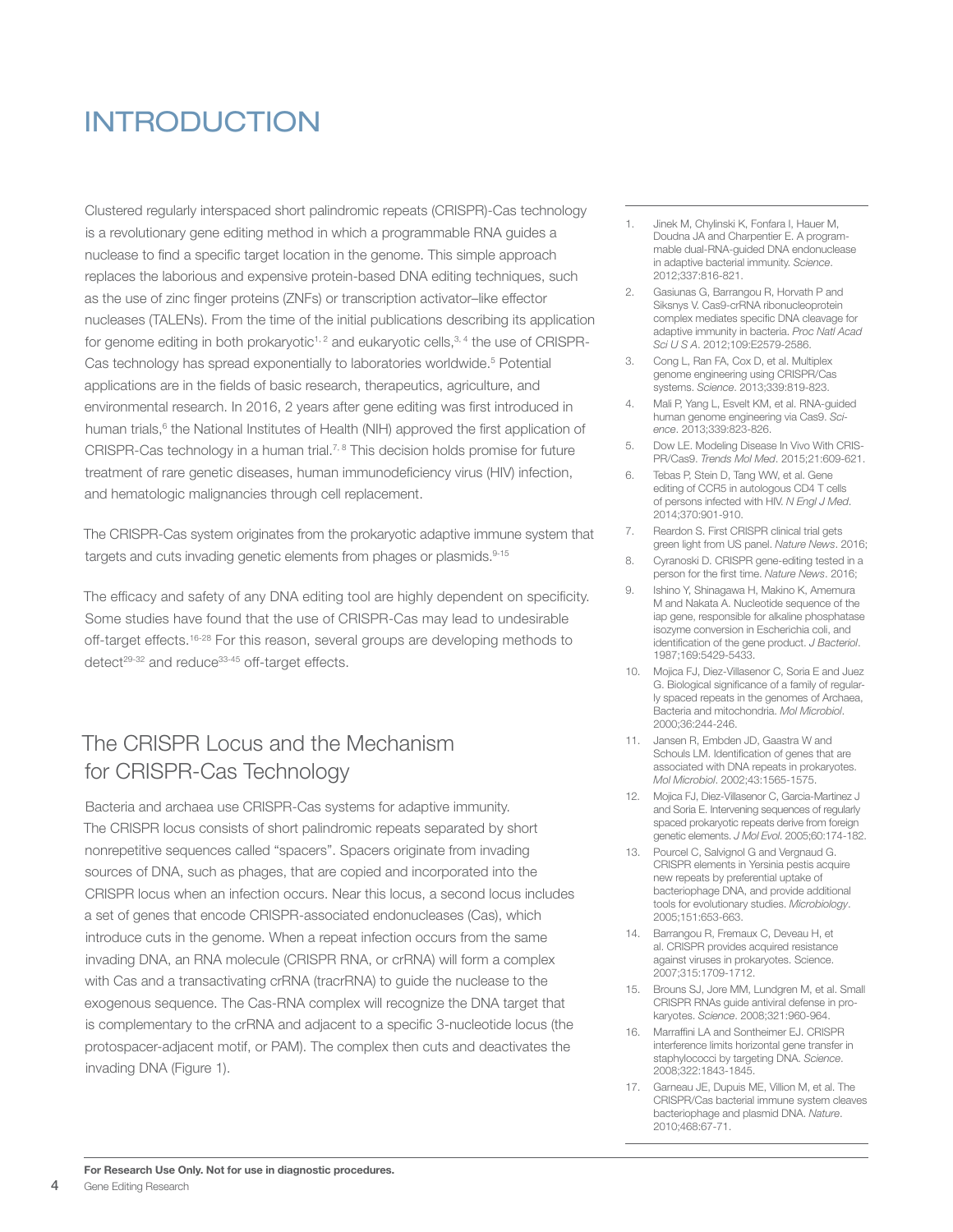

Figure 1. The CRISPR locus consists of short palindromic repeats separated by short nonrepetitive sequences, called "spacers". Spacers originate from invading sources of DNA that are copied and incorporated into the CRISPR locus when an infection occurs. Near this locus, another includes a set of genes that encode Cas endonucleases, enzymes that introduce cuts in the genome.

Although different nucleases are associated with CRISPR activity in different bacteria, most of the topics in this review refer to *Streptococcus pyogenes*, which relies on the endonuclease Cas9. For this reason, the review refers to CRISPR-Cas9 technology.

The CRISPR-Cas9 system requires 2 RNA molecules: crRNA, transcribed from the DNA spacers, and tracrRNA, whose interaction with crRNA is a structural requirement for the recruitment of Cas9 (Figure 2). In a landmark study,<sup>46</sup> these 2 RNAs were hybridized to create a single-guide RNA (sgRNA). This simplified Cas9 sgRNA system demonstrated gene editing properties.



Figure 2. Cartoon representation of the molecular structure of Cas9 (transparent) and sgRNA (red) interacting with DNA (blue).

- 18. Deltcheva E, Chylinski K, Sharma CM, et al. CRISPR RNA maturation by trans-encoded small RNA and host factor RNase III. *Nature*. 2011;471:602-607.
- 19. Sapranauskas R, Gasiunas G, Fremaux C, Barrangou R, Horvath P and Siksnys V. The Streptococcus thermophilus CRISPR/Cas system provides immunity in Escherichia coli. *Nucleic Acids Res*. 2011;39:9275-9282.
- Yang H, Wang H, Shivalila CS, Cheng AW, Shi L and Jaenisch R. One-step generation of mice carrying reporter and conditional alleles by CRISPR/Cas-mediated genome engineering. *Cell*. 2013;154:1370-1379.
- 21. Cho SW, Kim S, Kim Y, et al. Analysis of off-target effects of CRISPR/Cas-derived RNA-guided endonucleases and nickases. *Genome Res*. 2014;24:132-141.
- 22. Liang X, Potter J, Kumar S, et al. Rapid and highly efficient mammalian cell engineering via Cas9 protein transfection. *J Biotechnol*. 2015;208:44-53.
- 23. Pattanayak V, Lin S, Guilinger JP, Ma E, Doudna JA and Liu DR. High-throughput profiling of off-target DNA cleavage reveals RNA-programmed Cas9 nuclease specificity. *Nat Biotechnol*. 2013;31:839-843.
- 24. Fu Y, Foden JA, Khayter C, et al. High-frequency off-target mutagenesis induced by CRISPR-Cas nucleases in human cells. *Nat Biotechnol*. 2013;31:822-826.
- 25. Hsu PD, Scott DA, Weinstein JA, et al. DNA targeting specificity of RNA-guided Cas9 nucleases. *Nat Biotechnol*. 2013;31:827-832.
- 26. Cradick TJ, Fine EJ, Antico CJ and Bao G. CRISPR/Cas9 systems targeting beta-globin and CCR5 genes have substantial off-target activity. *Nucleic Acids Res*. 2013;41:9584- 9592.
- 27. Lin Y, Cradick TJ, Brown MT, et al. CRISPR/ Cas9 systems have off-target activity with insertions or deletions between target DNA and guide RNA sequences. *Nucleic Acids Res*. 2014;42:7473-7485.
- 28. Zhang H, Zhang J, Wei P, et al. The CRISPR/ Cas9 system produces specific and homozygous targeted gene editing in rice in one generation. *Plant Biotechnol J*. 2014;12:797-807.
- 29. Tsai SQ, Zheng Z, Nguyen NT, et al. GUIDEseq enables genome-wide profiling of off-target cleavage by CRISPR-Cas nucleases. *Nat Biotechnol*. 2015;33:187-197.
- 30. Frock RL, Hu J, Meyers RM, Ho YJ, Kii E and Alt FW. Genome-wide detection of DNA double-stranded breaks induced by engineered nucleases. *Nat Biotechnol*. 2015;33:179-186.
- 31. Crosetto N, Mitra A, Silva MJ, et al. Nucleotide-resolution DNA double-strand break mapping by next-generation sequencing. *Nat Methods*. 2013;10:361-365.
- 32. Kim D, Bae S, Park J, et al. Digenome-seq: genome-wide profiling of CRISPR-Cas9 off-target effects in human cells. Nat Methods. 2015;12:237-243, 231 p following 243.
- 33. Fu Y, Sander JD, Reyon D, Cascio VM and Joung JK. Improving CRISPR-Cas nuclease specificity using truncated guide RNAs. *Nat Biotechnol*. 2014;32:279-284.
- 34. Ran FA, Hsu PD, Lin CY, et al. Double nicking by RNA-guided CRISPR Cas9 for enhanced genome editing specificity. *Cell*. 2013;154:1380-1389.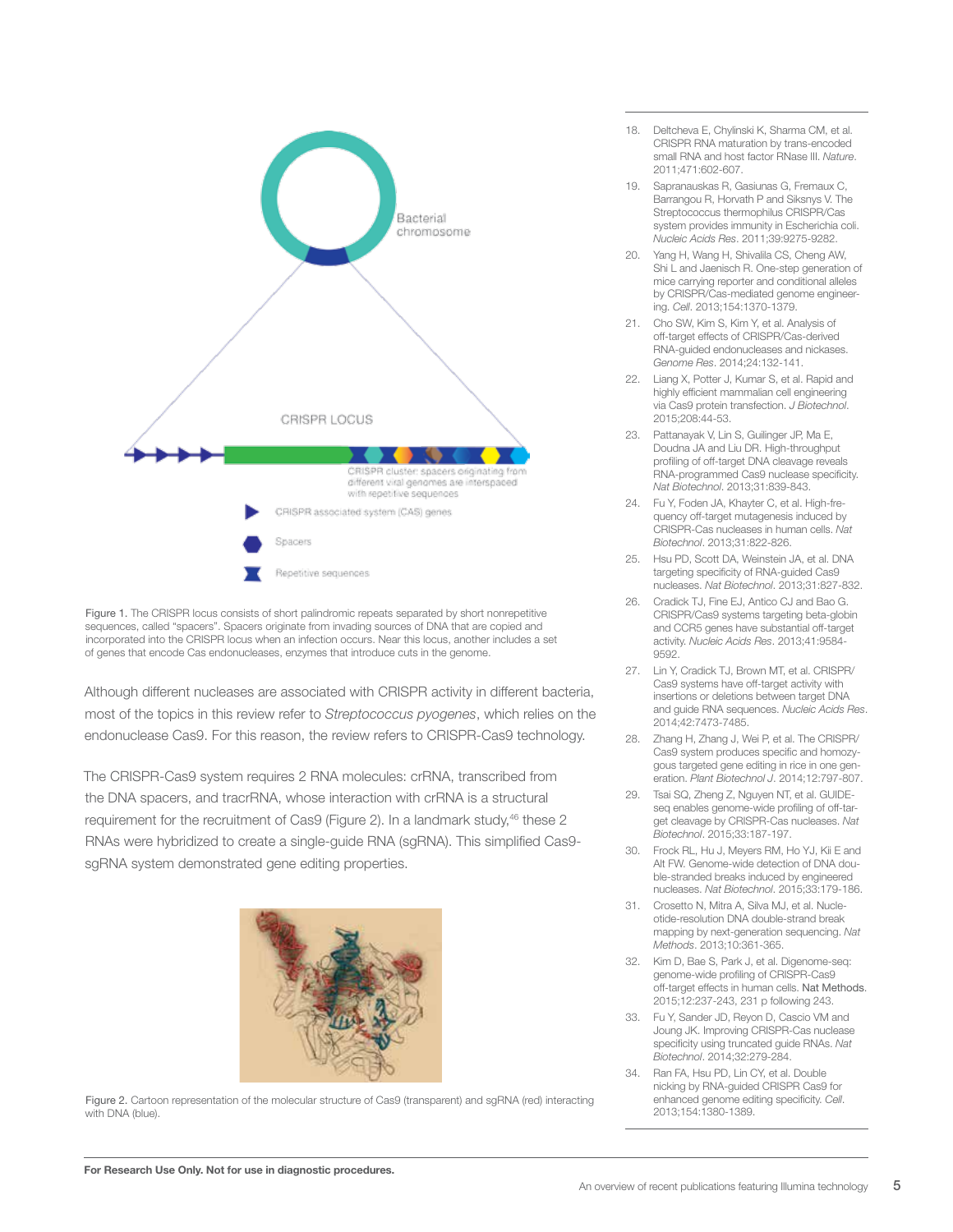In mammalian cells<sup>47, 48</sup> Cas9 introduces nuclease-induced double-stranded breaks (DSBs) that can be repaired by 1 of 2 possible competing repair mechanisms (Figure 3). The first is nonhomologous end-joining (NHEJ), which is more frequent but errorprone, and it results in insertion and deletion mutations (indels). The second pathway is homology-directed repair (HDR), which can be used for precise gene corrections or insertions in the presence of a donor DNA template.



Figure 3. A schematic representation of the CRISPR-Cas9 mechanism. Cas9 searches the cell's genome for a sequence that matches the 20 bp sgRNA. Once found, Cas9 introduces a DSB in the matching sequence. At this point, 2 pathways will compete to repair the introduced breaks: 1) NHEJ ligates the break ends with no need for a homologous template in an error-prone mechanism, resulting in small insertions and deletions. 2) The HDR mechanism requires a homologous sequence that guides the repair and will result in the insertion of the donor template into the sequence.

#### **Reviews**

Dow L. E. Modeling Disease In Vivo With CRISPR/Cas9. *Trends Mol Med*. 2015;21: 609-621

Lander E. S. The Heroes of CRISPR. *Cell*. 2016;164: 18-28

Ledford H. The unsung heroes of CRISPR. Nature. 2016;535: 342-344

Tsai S. Q. and Joung J. K. Defining and improving the genome-wide specificities of CRISPR-Cas9 nucleases. *Nat Rev Genet*. 2016;17: 300-312

Ledford H. CRISPR, the disruptor. *Nature*. 2015;522: 20-24

- 35. Mali P, Aach J, Stranges PB, et al. CAS9 transcriptional activators for target specificity screening and paired nickases for cooperative genome engineering. *Nat Biotechnol*. 2013;31:833-838.
- 36. Tsai SQ, Wyvekens N, Khayter C, et al. Dimeric CRISPR RNA-guided FokI nucleases for highly specific genome editing. *Nat Biotechnol*. 2014;32:569-576.
- 37. Guilinger JP, Thompson DB and Liu DR. Fusion of catalytically inactive Cas9 to FokI nuclease improves the specificity of genome modification. *Nat Biotechnol*. 2014;32:577-582.
- 38. Kleinstiver BP, Tsai SQ, Prew MS, et al. Genome-wide specificities of CRISPR-Cas Cpf1 nucleases in human cells. *Nat Biotechnol*. 2016;34:869-874.
- Kleinstiver BP, Pattanayak V, Prew MS, et al. High-fidelity CRISPR-Cas9 nucleases with no detectable genome-wide off-target effects. *Nature*. 2016;529:490-495.
- 40. Kim S, Kim D, Cho SW, Kim J and Kim JS. Highly efficient RNA-guided genome editing in human cells via delivery of purified Cas9 ribonucleoproteins. *Genome Res*. 2014;24:1012-1019.
- 41. Zuris JA, Thompson DB, Shu Y, et al. Cationic lipid-mediated delivery of proteins enables efficient protein-based genome editing in vitro and in vivo. *Nat Biotechnol*. 2015;33:73-80.
- 42. Wright AV, Sternberg SH, Taylor DW, et al. Rational design of a split-Cas9 enzyme complex. *Proc Natl Acad Sci U S A*. 2015;112:2984- 2989.
- 43. Zetsche B, Volz SE and Zhang F. A split-Cas9 architecture for inducible genome editing and transcription modulation. *Nat Biotechnol*. 2015;33:139-142.
- 44. Nihongaki Y, Kawano F, Nakajima T and Sato M. Photoactivatable CRISPR-Cas9 for optogenetic genome editing. *Nat Biotechnol*. 2015;33:755-760.
- 45. Davis KM, Pattanayak V, Thompson DB, Zuris JA and Liu DR. Small molecule-triggered Cas9 protein with improved genome-editing specificity. *Nat Chem Biol*. 2015;11:316-318.
- Jinek M, Chylinski K, Fonfara I, Hauer M, Doudna JA and Charpentier E. A programmable dual-RNA-guided DNA endonuclease in adaptive bacterial immunity. *Science*. 2012;337:816-821.
- 47. Cong L, Ran FA, Cox D, et al. Multiplex genome engineering using CRISPR/Cas systems. *Science*. 2013;339:819-823.
- 48. Mali P, Yang L, Esvelt KM, et al. RNA-guided human genome engineering via Cas9. *Science*. 2013;339:823-826.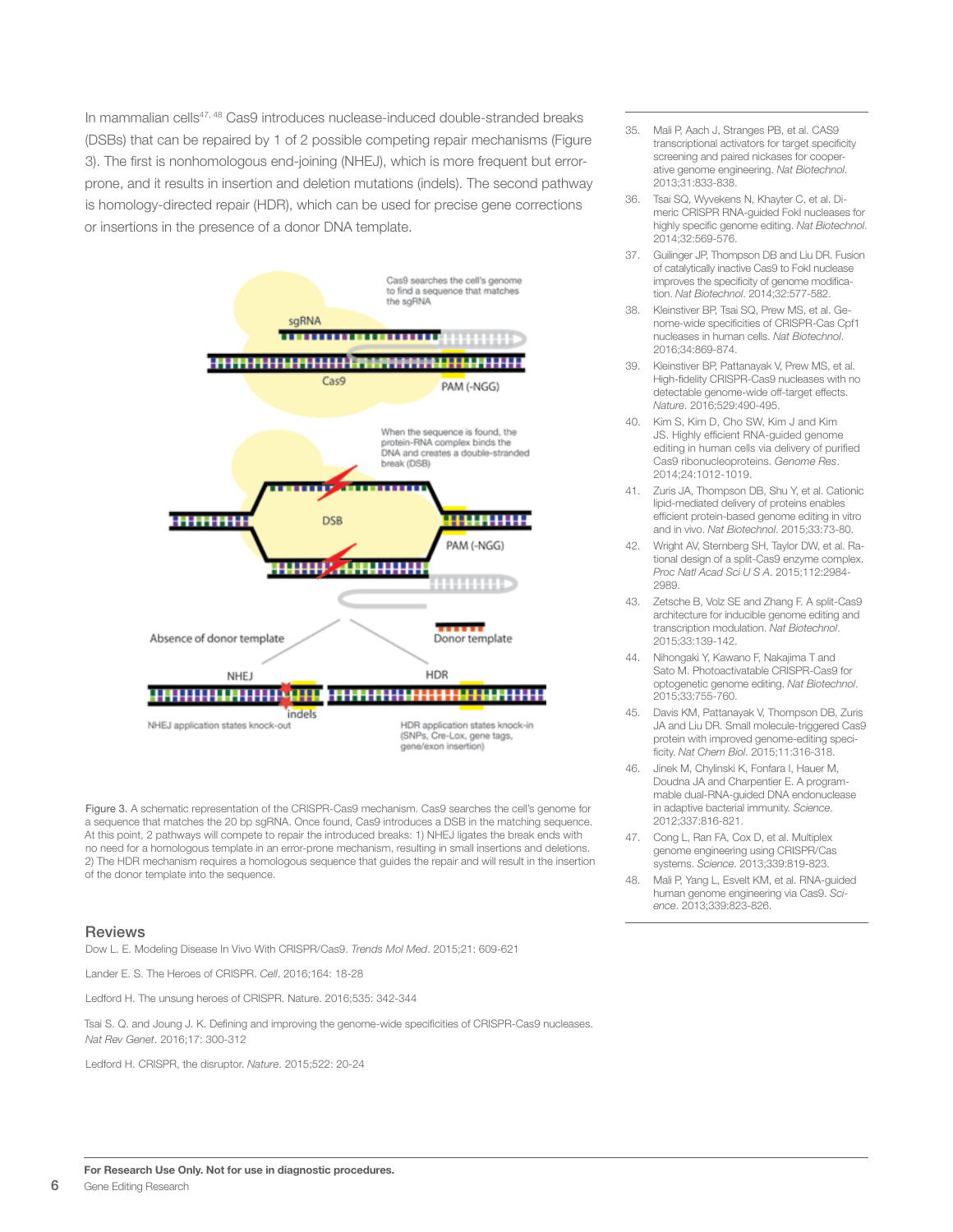### APPLICATIONS OF CRISPR-CAS9 **TECHNOLOGY**

Gene editing using CRISPR-Cas9 technology has provided genomics researchers with a powerful new tool, as evidenced by the exponential increase in the number of publications mentioning "CRISPR" in association with "gene editing" in the last few years (Figure 4). While a significant number of studies address technical aspects of the methodology itself, the versatility of the system has already enabled its application to a multiplicity of biological systems (Table 1).



Figure 4. The increased occurrence of CRISPR-Cas9 and related keywords in scientific literature abstracts, obtained by PubMed searches.

The ability of the CRISPR-Cas9 system to insert or delete DNA sequences, simply and accurately, within living cells has been a long-held dream of researchers. This system allows for the deletion and insertion of genetic elements (eg, promoters and regulatory sequences) and syntenic regions to test the impact of these elements on a phenotype or disease.

The success and rapid adoption of CRISPR-Cas9 technology are, in part, due to the availability of next-generation sequencing (NGS). NGS can be used to detect target regions in the genome, validate accurate modification of the target, and detect any off-target effects. The expression and function of the gene can then be followed by next-generation RNA sequencing (RNA-Seq) and chromatin immunoprecipitation sequencing (ChIP-Seq). These approaches can also be used to guide the optimization of the CRISPR-Cas9 system and to discover alternative geneediting systems.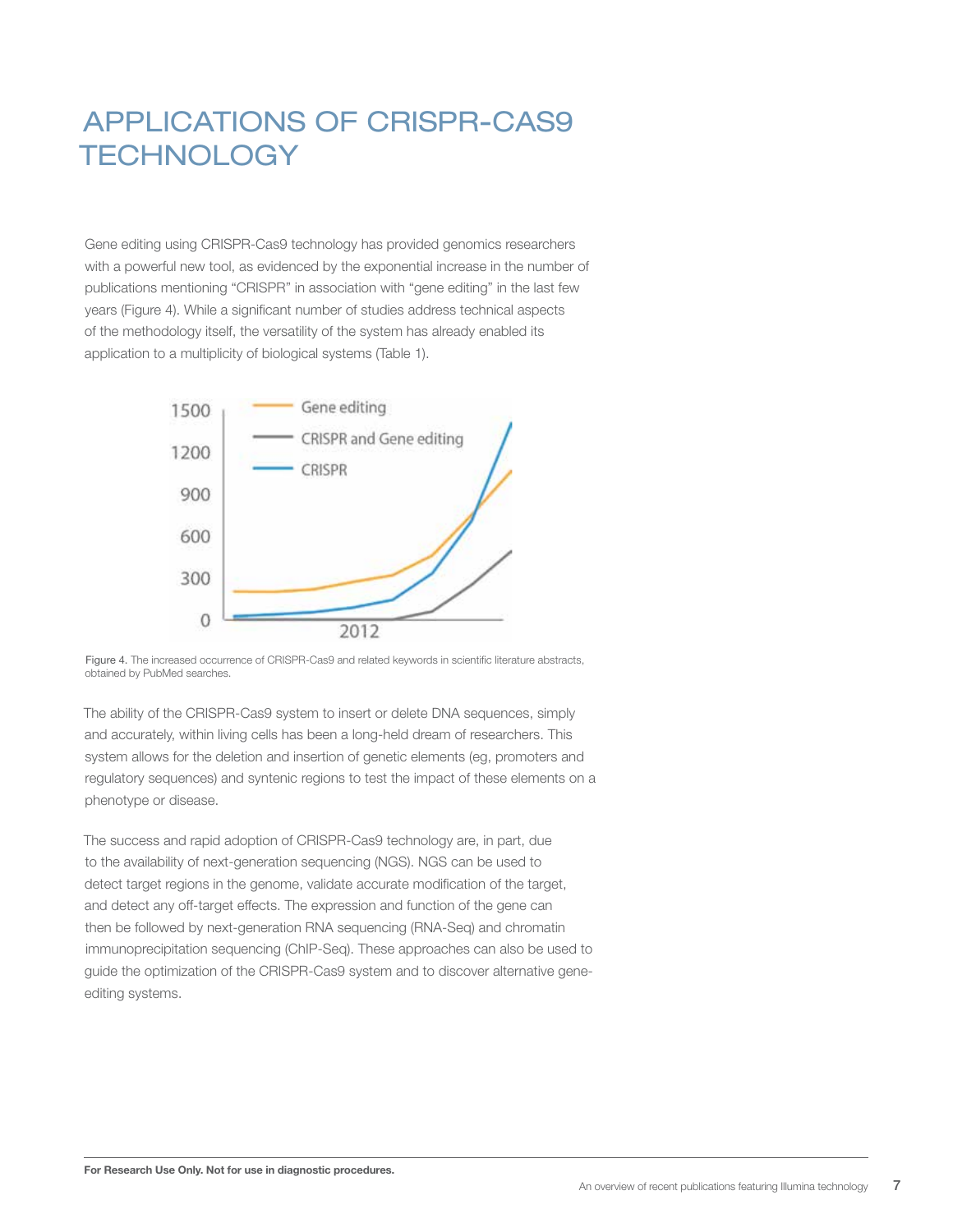Efficiency, versatility, and ease of use will make CRISPR-Cas9 and similar geneediting systems indispensable for genomic research. It is likely that the technology will be integrated into every molecular biology laboratory, similar to the polymerase chain reaction (PCR).

#### Table 1. Examples of Recent Applications of the CRISPR System for Gene Editing

| <b>Field</b> | Application                                                      | <b>References</b>                  |
|--------------|------------------------------------------------------------------|------------------------------------|
| Research     | Method development                                               | 49, 50, 51, 52, 53, 54, 55, 56, 57 |
|              | High-throughput genomic screening                                | 58, 59, 60, 61, 62, 63, 64         |
|              | Editing of non-model species for research<br>or medical interest | 65                                 |
| Medicine     | Phase 1 trials                                                   | 66.67                              |
| Agriculture  | Editing of crops and animals                                     | 68.69                              |
| Environment  | Gene drive and disease prevention                                | 70, 71, 72                         |

### Research

CRISPR-Cas9 genome editing allows rapid, precise genomic manipulations to screen for multiple mutations *in vitro* or *in vivo*. The use of genetically modified cells and animals has been a key tool in molecular biology since the creation of the first knockout mouse model in the 1980s.<sup>73</sup> Now, the application of CRISPR-Cas9 technology allows researchers to mutate, silence, induce, or replace genetic elements simply and with precision, to investigate gene function and the biology of disease.

Genome-wide association studies (GWAS) have identified multiple loci associated with complex traits, most of which have low penetrance.<sup> $74, 75, 76$ </sup> Thanks to its precision and practicality, the CRISPR-Cas9 system can be used to screen the effect of these polymorphisms on phenotypic expression. Furthermore, it may allow researchers to edit multiple loci in parallel to model complex phenotypes.<sup>77</sup>

- 49. Tsai SQ, Zheng Z, Nguyen NT, et al. GUIDEseq enables genome-wide profiling of off-target cleavage by CRISPR-Cas nucleases. *Nat Biotechnol*. 2015;33:187-197.
- 50. Frock RL, Hu J, Meyers RM, Ho YJ, Kii E and Alt FW. Genome-wide detection of DNA double-stranded breaks induced by engineered nucleases. *Nat Biotechnol*. 2015;33:179-186.
- 51. Kim D, Bae S, Park J, et al. Digenome-seq: genome-wide profiling of CRISPR-Cas9 off-target effects in human cells. *Nat Methods*. 2015;12:237-243, 231 p following 243.
- 52. Tsai SQ and Joung JK. Defining and improving the genome-wide specificities of CRISPR-Cas9 nucleases. *Nat Rev Genet*. 2016;17:300-312.
- 53. Kim D, Kim S, Kim S, Park J and Kim JS. Genome-wide target specificities of CRIS-PR-Cas9 nucleases revealed by multiplex Digenome-seq. *Genome Res*. 2016;26:406-415.
- 54. Kleinstiver BP, Tsai SQ, Prew MS, et al. Genome-wide specificities of CRISPR-Cas Cpf1 nucleases in human cells. *Nat Biotechnol*. 2016;34:869-874.
- 55. Kleinstiver BP, Pattanayak V, Prew MS, et al. High-fidelity CRISPR-Cas9 nucleases with no detectable genome-wide off-target effects. *Nature*. 2016;529:490-495.
- 56. Komor AC, Kim YB, Packer MS, Zuris JA and Liu DR. Programmable editing of a target base in genomic DNA without double-stranded DNA cleavage. *Nature*. 2016;533:420-424.
- 57. Nishida K, Arazoe T, Yachie N, et al. Targeted nucleotide editing using hybrid prokaryotic and vertebrate adaptive immune systems. *Science*.  $2016$
- 58. Shalem O, Sanjana NE and Zhang F. High-throughput functional genomics using CRISPR-Cas9. *Nat Rev Genet*. 2015;16:299- 311.
- 59. Maresch R, Mueller S, Veltkamp C, et al. Multiplexed pancreatic genome engineering and cancer induction by transfection-based CRISPR/Cas9 delivery in mice. *Nat Commun*. 2016;7:10770.
- 60. Korkmaz G, Lopes R, Ugalde AP, et al. Functional genetic screens for enhancer elements in the human genome using CRISPR-Cas9. *Nat Biotechnol*. 2016;34:192-198.
- 61. Weber J, Ollinger R, Friedrich M, et al. CRISPR/Cas9 somatic multiplex-mutagenesis for high-throughput functional cancer genomics in mice. *Proc Natl Acad Sci U S A*. 2015;112:13982-13987.
- 62. Swiech L, Heidenreich M, Banerjee A, et al. In vivo interrogation of gene function in the mammalian brain using CRISPR-Cas9. *Nat Biotechnol*. 2015;33:102-106.
- 63. Chen S, Sanjana NE, Zheng K, et al. Genome-wide CRISPR screen in a mouse model of tumor growth and metastasis. *Cell*. 2015;160:1246-1260.
- 64. Parnas O, Jovanovic M, Eisenhaure TM, et al. A Genome-wide CRISPR Screen in Primary Immune Cells to Dissect Regulatory Networks. *Cell*. 2015;162:675-686.
- 65. Yang L, Guell M, Niu D, et al. Genome-wide inactivation of porcine endogenous retroviruses (PERVs). *Science*. 2015;350:1101-1104.
- 66. Kaisler J. First proposed human test of CRIS-PR passes initial safety review. *Science*. 2016;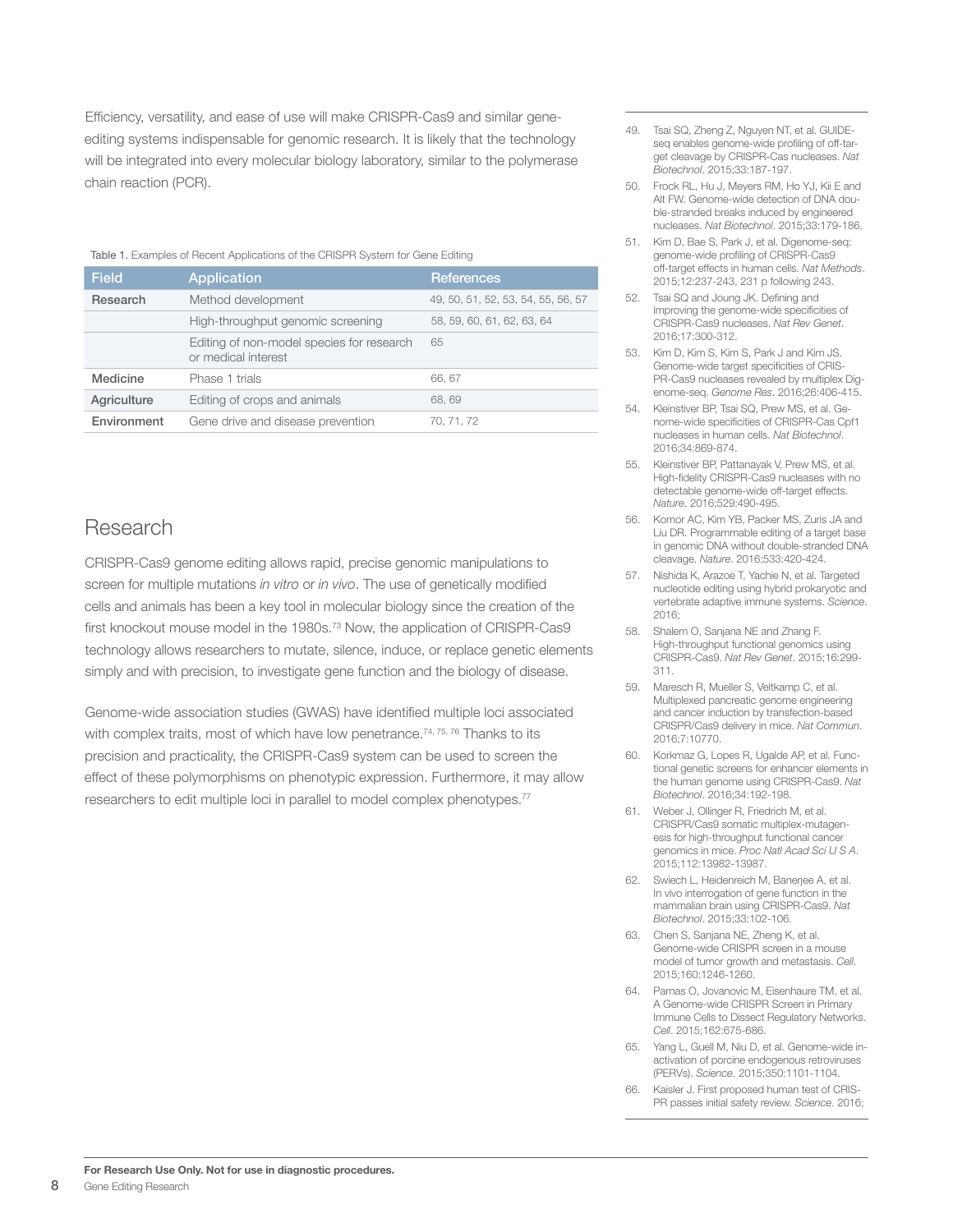The CRISPR-Cas9 system has also opened the door to generate new animal models, including species that were previously dismissed due to difficulties in manipulation (eg, the absence of meiosis and plasmids in *Candida albicans* is challenging for traditional editing methods).78 It has also made possible other previously unachievable studies, such as those of humanized organs in pigs, that were dismissed due to the possibility of rejection by the human immune system and infection by retroviruses embedded in the pig genome.<sup>79, 80</sup>

#### Chen S., Sanjana N. E., Zheng K., Shalem O., Lee K., et al. Genome-wide CRISPR screen in a mouse model of tumor growth and metastasis. *Cell*. 2015;160: 1246-1260.

In this study, the authors used CRISPR-Cas9 technology to perform a genome-wide loss-of-function screen in tumor growth and metastasis. Using a genome-scale library with 67,405 sgRNAs, they mutagenized a nonmetastatic mouse cancer cell line. Once mutagenized, the mutant cell pool rapidly generated metastases if transplanted in immunocompromised mice. Enriched sgRNAs in lung metastasis and late-stage primary tumors targeted a small set of genes, suggesting that tumor growth and metastasis is regulated by a subset of specific loss-of-function mutations. By using individual sgRNAs or small pools of sgRNAs targeting the top-scoring genes identified by the primary screen, the researchers significantly accelerated the development of metastases. This study demonstrates the utility of systematic Cas9-based screenings to study cancer evolution *in vivo*.

Illumina Technology: MiSeq® Sequencer, HiSeq® 2000 Sequencer, and HiSeq® 2500 Sequencer

Korkmaz G., Lopes R., Ugalde A. P., Nevedomskaya E., Han R., et al. Functional genetic screens for enhancer elements in the human genome using CRISPR-Cas9. *Nat Biotechnol*. 2016;34: 192-198. To characterize noncoding regulatory elements, the authors applied CRISPR-Cas9 gene editing to cell lines to edit transcription factor binding sites in enhancer regions of p53 and ER . They identified several functional enhancer elements and characterized the role of two of them in regulating gene expression. They also demonstrated that that CRISPR-Cas9 tiling screens can map functional domains within enhancer elements. Their work demonstrates the utility of *in vitro* CRISPR-Cas9 editing to study the noncoding regions of the genome.

Illumina Technology: TruSeq® Small RNA Kit, TruSeq RNA Library Prep Kit, HiSeq 2500 Sequencer

#### Maresch R., Mueller S., Veltkamp C., Ollinger R., Friedrich M., et al. Multiplexed pancreatic genome engineering and cancer induction by transfection-based CRISPR/Cas9 delivery in mice. *Nat Commun*. 2016;7: 10770.

Pancreatic ductal adenocarcinoma (PDAC) is among the most deadly forms of cancer, with very limited therapeutic opportunities. In the past, genetic association studies have created catalogues of genes that are involved in PDAC development, but much still remains to be understood. In this study, the authors developed and applied an electroporation-based vector delivery approach to deliver multiple CRISPR-Cas9 vectors to the pancreas of adult mice to simultaneously edit multiple genes. They were able to induce pancreatic tumors and to demonstrate the utility of their approach to key applications such as combinatorial gene-network analysis, *in vivo* synthetic lethality screening, and chromosome engineering. They also demonstrated the feasibility of negative-selection screenings, which provides an opportunity to address questions of biological relevance. Furthermore, they modeled chromosomal deletions and targeted editing of inter-chromosomal translocations to analyze complex structural variation, which plays a significant role in pancreatic cancer.

Illumina Technology: MiSeq Sequencer

Parnas O., Jovanovic M., Eisenhaure T. M., Herbst R. H., Dixit A., et al. A Genome-wide CRISPR Screen in Primary Immune Cells to Dissect Regulatory Networks. *Cell*. 2015;162: 675-686.

In this study, the authors introduced genome-wide pooled CRISPR-Cas9 libraries into dendritic cells (DCs) to detect the genes that control the induction of tumor necrosis factor (Tnf) by bacterial lipopolysaccharide (LPS). This is an important process in host response, which is mediated by the Tlr4 pathway. Through RNA sequencing, they identified many of the regulators of Tlr4 signaling, as well as many previously unknown candidates. Based on protein and mRNA in DCs that are deficient in the known or candidate genes, they divided the genes in three functional modules with distinct effects on the canonical responses to LPS, highlighting functions for the PAF complex and the oligosaccharyltransferase (OST) complex.

Illumina Technology: Nextera® XT DNA Sample Preparation Kit, HiSeq 2500 System

- 67. Reardon S. First CRISPR clinical trial gets green light from US panel. *Nature News*. 2016;
- 68. Khatodia S, Bhatotia K, Passricha N, Khurana SM and Tuteja N. The CRISPR/Cas Genome-Editing Tool: Application in Improvement of Crops. *Front Plant Sci*. 2016;7:506.
- 69. Guo R, Wan Y, Xu D, et al. Generation and evaluation of Myostatin knock-out rabbits and goats using CRISPR/Cas9 system. *Sci Rep*. 2016;6:29855.
- 70. Ledford HC, E. 'Gene drive' mosquitoes engineered to fight malaria. 2015;
- 71. Champer J, Buchman A and Akbari OS. Cheating evolution: engineering gene drives to manipulate the fate of wild populations. *Nat Rev Genet*. 2016;17:146-159.
- 72. Kistler KE, Vosshall LB and Matthews BJ. Genome engineering with CRISPR-Cas9 in the mosquito Aedes aegypti. *Cell Rep*. 2015;11:51-60.
- 73. Thomas KR and Capecchi MR. Site-directed mutagenesis by gene targeting in mouse embryo-derived stem cells. *Cell*. 1987;51:503- 512.
- 74. Wellcome Trust Case Control C. Genome-wide association study of 14,000 cases of seven common diseases and 3,000 shared controls. *Nature*. 2007;447:661-678.
- 75. Johnson AD and O'Donnell CJ. An open access database of genome-wide association results. *BMC Med Genet*. 2009;10:6.
- 76. Hibar DP, Stein JL, Renteria ME, et al. Common genetic variants influence human subcortical brain structures. *Nature*. 2015;520:224- 229.
- 77. Shalem O, Sanjana NE and Zhang F. High-throughput functional genomics using CRISPR-Cas9. *Nat Rev Genet*. 2015;16:299- 311.
- 78. Vyas VK, Barrasa MI and Fink GR. A Candida albicans CRISPR system permits genetic engineering of essential genes and gene families. *Sci Adv*. 2015;1:e1500248.
- 79. Reardon S. Gene-editing record smashed in pigs. *Nature*. 2015;
- 80. Yang L, Guell M, Niu D, et al. Genome-wide inactivation of porcine endogenous retroviruses (PERVs). *Science*. 2015;350:1101-1104.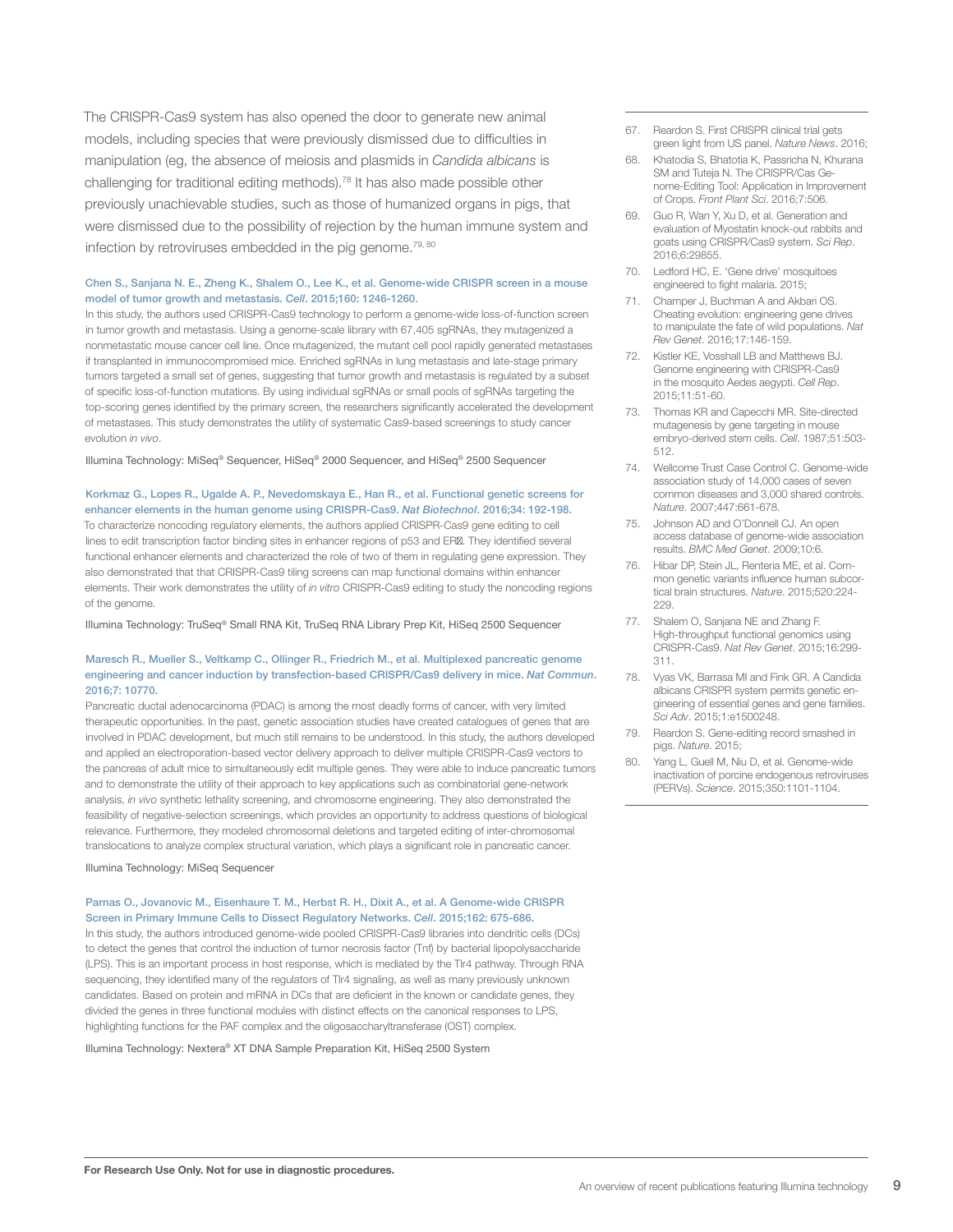#### Swiech L., Heidenreich M., Banerjee A., Habib N., Li Y., et al. In vivo interrogation of gene function in the mammalian brain using CRISPR-Cas9. *Nat Biotechnol*. 2015;33: 102-106.

The authors used adeno-associated viral (AAV) vectors to deliver SpCas9 and guide RNAs to target either a single gene (*Mecp2*) or multiple (*Dnmt1, Dnmt3a, and Dnmt3b*) genes in adult mice brains *in vivo*. They then characterized the effects of these genomic edits in post-mitotic neurons with behavioral, electrophysiological, biochemical, and genetic approaches. Their study demonstrates the usefulness of AAV-mediated SpCas9 genome editing to enable reverse functional studies in mice brain *in vivo*.

Illumina Technology: Nextera XT DNA Sample Preparation Kit, MiSeq Sequencer

#### Weber J., Ollinger R., Friedrich M., Ehmer U., Barenboim M., et al. CRISPR/Cas9 somatic multiplexmutagenesis for high-throughput functional cancer genomics in mice. *Proc Natl Acad Sci U S A*. 2015;112: 13982-13987.

In this work, the authors used hepatic delivery of sgRNAs and CRISPR-Cas9 to induce targeted somatic multiplex mutagenesis. They were able to induce hepatocellular carcinomas (HCC) and intrahepatic cholangiocarcinoma (ICC). They observed Darwinian selection of target genes, which suppressed tumorigenesis in the respective cellular or tissue context. With this study, they demonstrated the utility of multiplexed CRISPR-Cas9 for recessive genetic screening or high-throughput cancer validation in mice.

Illumina Technology: MiSeq Sequencer

#### Yang L., Guell M., Niu D., George H., Lesha E., et al. Genome-wide inactivation of porcine endogenous retroviruses (PERVs). *Science*. 2015;350: 1101-1104.

Porcine organs are promising options for human transplantation. However, their use in the past has been subject to concerns about the transmission of porcine endogenous retroviruses (PERVs) to humans. After estimating a total number of 62 PERVs, the authors in this study eradicated all PERVs on a porcine kidney epithelial cell line (PK15). They used CRISPR-Cas9 to disrupt all copies of the PERV pol gene and demonstrated a >1000-fold reduction in PERV transmission to human cells.

Illumina Technology: MiSeq Sequencer

### Applications in the Medical Field

The application of CRISPR-Cas9 gene editing may hold promise in the treatment of disease. As in other species, gene editing could be applied to human cells at both the germline and somatic cellular level. However, germline editing is subject to safety and ethical considerations. It has been put on hold by request of the scientific community itself. 81, 82, 83

A recently approved phase 1 trial in China has been the first to inject engineered immune cells in individuals with metastatic non–small cell lung cancer that are nonresponsive to chemotherapy or radiotherapy.84 This study will extract T cells from 10 participants' blood and use the CRISPR-Cas9 system to knock out the gene encoding the programed death protein 1 (PD-1), a checkpoint in the immune response. Edited cells will be then cultured, multiplied, and reintroduced into the individual's bloodstream.85 In the United States, the NIH Recombinant DNA Advisory Committee (RAC) approved a similar proposal. This study will focus on individuals with myeloma, sarcoma, and melanoma who are terminally ill and nonresponsive to standard therapies. In addition to PD-1 knockout, the researchers will also insert a gene encoding a receptor for NY-ESO-1, a protein often (and only) expressed in cancer cells. The team will also knock out 2 gene segments that encode different parts of the main T-cell receptor in order to enhance the specificity of NY-ESO-1.<sup>86, 87</sup>

- 81. Lanphier E. Don't edit the human germ line. *Nature*. 2015;519:410-411.
- 82. Cyranoski D and Reardon S. Embryo editing sparks epic debate. *Nature*. 2015;520:593-594.
- 83. Baltimore D, Berg P, Botchan M, et al. Biotechnology. A prudent path forward for genomic engineering and germline gene modification. *Science*. 2015;348:36-38.
- 84. Cyranoski D. CRISPR gene-editing tested in a person for the first time. *Nature News*. 2016;
- 85. Cyranoski D. CRISPR gene-editing tested in a person for the first time. *Nature News*. 2016;
- 86. Kaisler J. First proposed human test of CRIS-PR passes initial safety review. *Science*. 2016;
- 87. Reardon S. First CRISPR clinical trial gets green light from US panel. *Nature News*. 2016;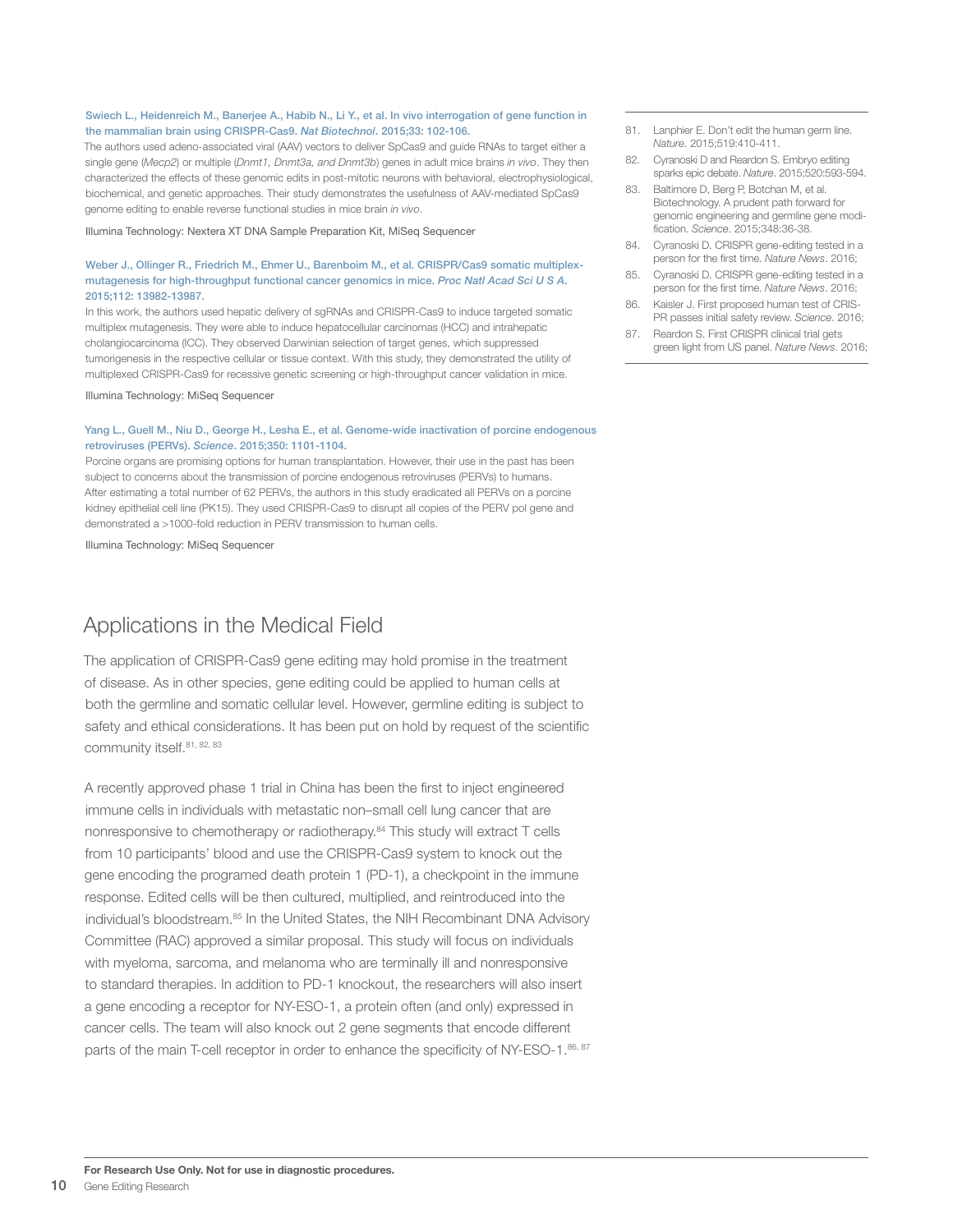Because of their novelty, both these trials are focused on safety (phase 1) and will be limited to a small number of individuals. Critically, both the procedures will screen the engineered cells for off-target edits before reinjecting them into the subjects.

The first demonstration of somatic gene editing in an adult mammal was carried out in murine hepatocytes. In this study, CRISPR-Cas9 was used to correct mutations associated with hereditary tyrosinemia88 representing a proof-of-principle of CRISPR-Cas9 somatic editing in medicine. However, this study also highlighted the necessity of improvements in delivery methods to increase the rate of gene correction and to deliver transgenes in other tissues. Because of these reasons, as well as considerations of the efficacy and specificity of editing, scientists recommend caution as the technique is applied in the medical space.<sup>89</sup>

#### Kataoka K., Shiraishi Y., Takeda Y., Sakata S., Matsumoto M., et al. Aberrant PD-L1 expression through 3'-UTR disruption in multiple cancers. *Nature*. 2016;534: 402-406.

PD-1/PD-L1-mediated immune escape is a crucial mechanism in cancer development. Through wholegenome sequencing of 49 cases of adult T-cell lymphoma (ATL), the authors demonstrated that immune escape is partly mediated through structural variations that disrupt the 3' region of the gene encoding PD-L1. RNA-Seq revealed that these variations are associated with an elevation of aberrant PD-L1 transcripts that are stabilized by the truncation. By using CRISPR-Cas9 technology, they showed that the disruption of the 3' untranslated region (3'-UTR) of the PD-L1 gene in mice leads to immune evasion of tumor cells. These results demonstrate a new regulatory mechanism for PD-L1 expression and suggest that the 3'-UTR could serve as a genetic marker to detect those cancers that evade antitumor immunity through PD-L1 overexpression.

Illumina Technology: HiSeq 2000/2500 Sequencer

#### Yin H., Song C. Q., Dorkin J. R., Zhu L. J., Li Y., et al. Therapeutic genome editing by combined viral and non-viral delivery of CRISPR system components in vivo. *Nat Biotechnol*. 2016;34: 328-333.

In this study, the authors combined lipid nanoparticle-mediated delivery of Cas9 mRNA with adenoassociated viruses (AAV) encoding a sgRNA and a repair template, with the aim of inducing repair of the gene in a mouse model of human hereditary tyrosinemia. They showed that the treatment generated fumarylacetoacetate hydrolase (Fah)-positive hepatocytes by correcting the causative Fah-splicing mutation. They used genome-wide, unbiased identification of DSBs enabled by sequencing (GUIDE-Seq) in cultured liver cells and targeted deep sequencing to monitor for off-target effects, and they found that the *in vivo* offtarget rate was low for the proposed method.

Illumina Technology: Nextera XT, NextSeq® 500 Sequencer, MiSeq Sequencer

### Agriculture and Environmental Science

CRISPR-Cas9 also holds great potential for agriculture, food science, and environmental science. In the past, gene editing in crops and animals has been applied only to large commodity species, such as maize and soybeans. This limitation is due to the technical and regulatory hurdles that are necessary to obtain approval for a genetically modified crop. The simplicity and low costs of CRISPR-Cas9 technology have already enabled scientists to apply it to different species, such as hexaploid bread wheat,<sup>90</sup> minipigs,<sup>91</sup> and mushrooms. Importantly, some engineered species will not be covered by the current regulatory process. For example, the recently engineered mushroom *Agaricus bisporus* does not contain exogenous genes and, therefore, does not require regulation by the US Department of Agriculture.<sup>92</sup>

- 88. Yin H, Xue W, Chen S, et al. Genome editing with Cas9 in adult mice corrects a disease mutation and phenotype. *Nat Biotechnol*. 2014;32:551-553.
- 89. Ledford H. The unsung heroes of CRISPR. *Nature*. 2016;535:342-344.
- 90. Wang Y, Cheng X, Shan Q, et al. Simultaneous editing of three homoeoalleles in hexaploid bread wheat confers heritable resistance to powdery mildew. *Nat Biotechnol*. 2014;32:947-951.
- 91. Ainsworth C. Agriculture: A new breed of edits. *Nature*. 2015;528:S15-16.
- 92. Waltz E. Gene-edited CRISPR mushroom escapes US regulation. *Nature*. 2016;532:293.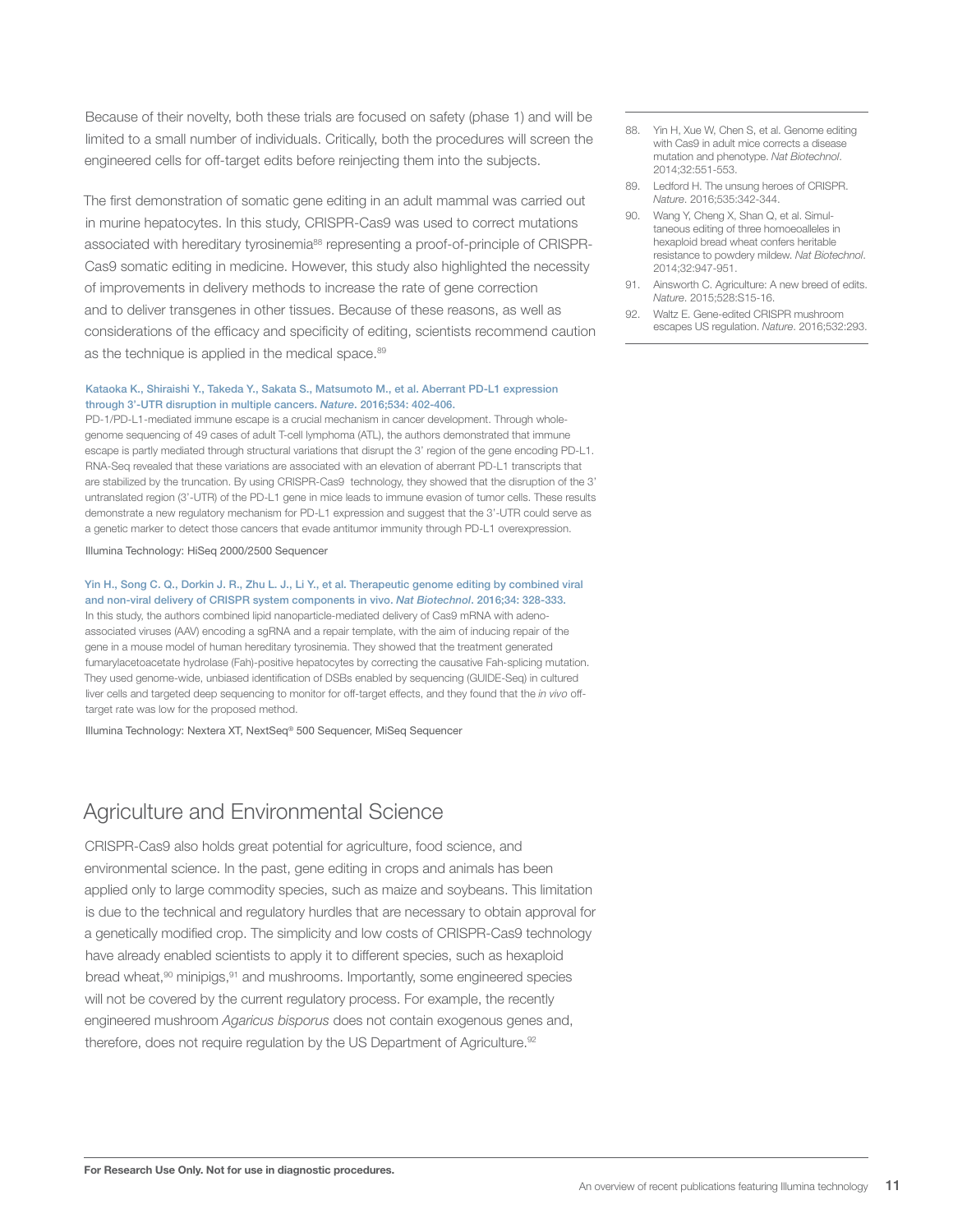CRISPR-Cas9 technology also has potential applications in environmental science, particularly in gene-drive technology—a process through which an edited gene can propagate through a population, potentially wiping out disease. Some studies have suggested combining gene drives with CRISPR to eliminate disease-carrying mosquitoes or ticks.93-96 However, as in the case of human germline editing, this approach has been put on hold in order to evaluate the potential risks of irreversibility or unexpected effects and to elaborate on proper regulation.<sup>97</sup>

#### Kistler K. E., Vosshall L. B. and Matthews B. J. Genome engineering with CRISPR-Cas9 in the mosquito Aedes aegypti. *Cell Rep*. 2015;11: 51-60.

In this study, the authors used the CRISPR-Cas9 system to edit the genome of the mosquito *Aedes aegypti*. Through RNA-DNA pairing, the system resulted in efficient editing and yielded high survival rates. The authors used deep sequencing to verify the presence of the edits, and they were able to integrate single- and doublestranded donors into the genome. The edits resulted in stable germline transmission of mutant alleles from one generation to the next.

Illumina Technology: MiSeq Sequencer

#### Guo R., Wan Y., Xu D., Cui L., Deng M., et al. Generation and evaluation of Myostatin knock-out rabbits and goats using CRISPR/Cas9 system. *Sci Rep*. 2016;6: 29855.

To investigate whether the gene encoding myostatin (Mstn) can be disrupted in livestock to improve meat quality, the authors applied CRISPR-Cas9 technology to generate Mstn-knockout rabbits and goats. In the 24 Mstn-knockout rabbits obtained, the authors observed morphological changes and severe health problems, such as stillbirth and early-stage death. The 1 out of 4 goats obtained outperformed the controls in early-stage growth. The authors recommend considering the potential health effects on animals before applying gene editing for modifying animal reproduction.

Illumina Technology: MiSeq Sequencer

#### **Reviews**

Champer J., Buchman A. and Akbari O. S. Cheating evolution: engineering gene drives to manipulate the fate of wild populations. *Nat Rev Genet*. 2016;17: 146-159

Dominguez A. A., Lim W. A. and Qi L. S. Beyond editing: repurposing CRISPR-Cas9 for precision genome regulation and interrogation. *Nat Rev Mol Cell Biol*. 2016;17: 5-15

Dow L. E. Modeling Disease In Vivo With CRISPR/Cas9. *Trends Mol Med*. 2015;21: 609-621

Khatodia S., Bhatotia K., Passricha N., Khurana S. M. and Tuteja N. The CRISPR/Cas Genome-Editing Tool: Application in Improvement of Crops. *Front Plant Sci*. 2016;7: 506

Ledford H. CRISPR, the disruptor. *Nature*. 2015;522: 20-24

Ledford H. C., E. 'Gene drive' mosquitoes engineered to fight malaria. 2015;

Selle K. and Barrangou R. CRISPR-Based Technologies and the Future of Food Science. *J Food Sci*. 2015;80: R2367-2372

Shalem O., Sanjana N. E. and Zhang F. High-throughput functional genomics using CRISPR-Cas9. *Nat Rev Genet*. 2015;16: 299-311

Torres-Ruiz R. and Rodriguez-Perales S. CRISPR-Cas9: A Revolutionary Tool for Cancer Modelling. *Int J Mol Sci*. 2015;16: 22151-22168

Tschaharganeh D. F., Lowe S. W., Garippa R. J. and Livshits G. Using CRISPR/Cas to study gene function and model disease in vivo. *FEBS J*. 2016;

- 93. Kistler KE, Vosshall LB and Matthews BJ. Genome engineering with CRISPR-Cas9 in the mosquito Aedes aegypti. *Cell Rep*. 2015;11:51-60.
- 94. Hammond A, Galizi R, Kyrou K, et al. A CRISPR-Cas9 gene drive system targeting female reproduction in the malaria mosquito vector Anopheles gambiae. *Nat Biotechnol*. 2016;34:78-83.
- 95. Gantz VM and Bier E. Genome editing. The mutagenic chain reaction: a method for converting heterozygous to homozygous mutations. *Science*. 2015;348:442-444.
- 96. Gantz VM, Jasinskiene N, Tatarenkova O, et al. Highly efficient Cas9-mediated gene drive for population modification of the malaria vector mosquito Anopheles stephensi. *Proc Natl Acad Sci U S A*. 2015;112:E6736-6743.
- 97. Baltimore D, Berg P, Botchan M, et al. Biotechnology. A prudent path forward for genomic engineering and germline gene modification. *Science*. 2015;348:36-38.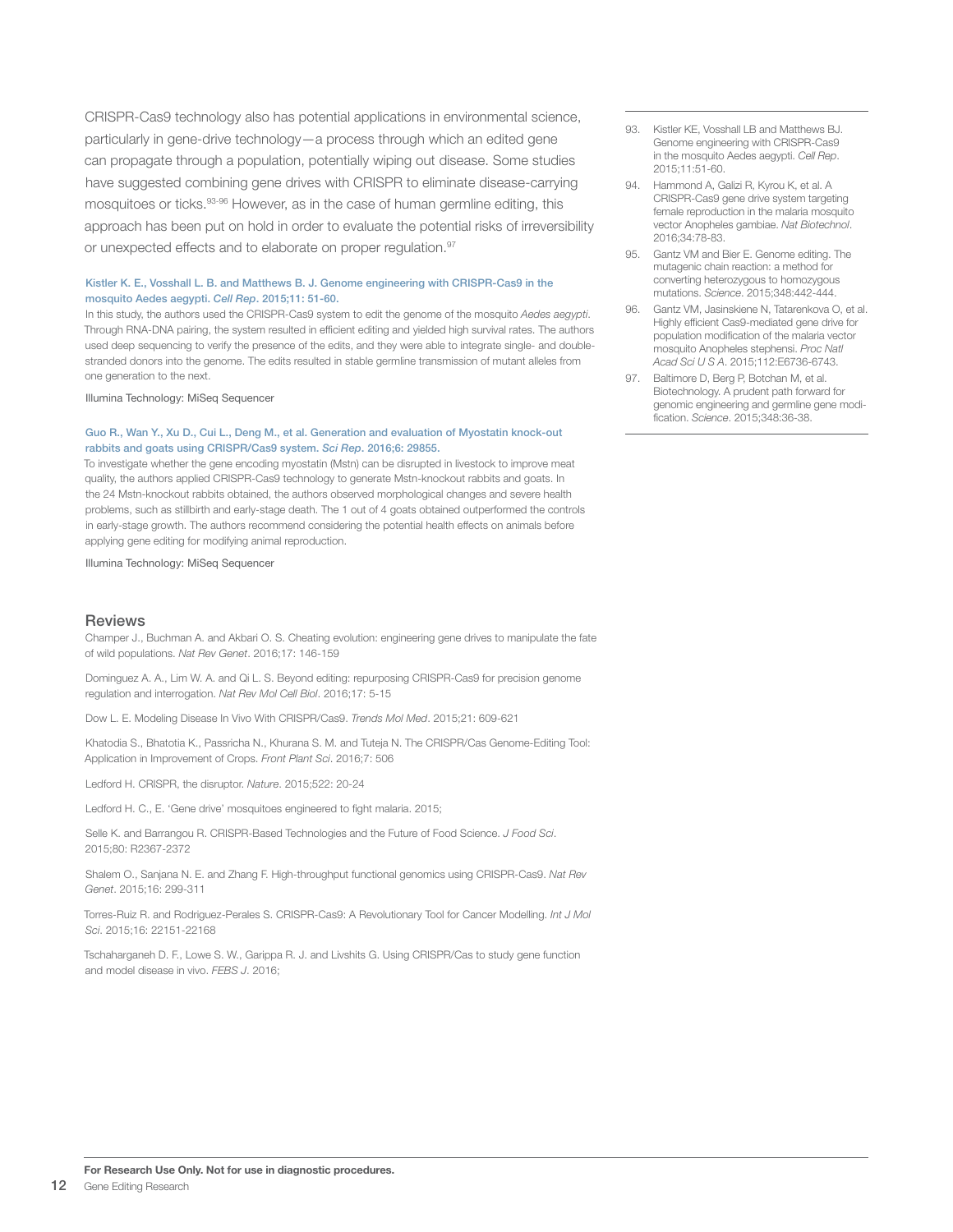### WORKFLOW AND SPECIFICITY

The CRISPR-Cas9 genome-editing workflow is relatively simple. Scientists are able to achieve modifications in 1–2 weeks and derive modified clonal cell lines in 2–3 weeks.98 This section will outline the steps in a genome-editing experiment, the tools available to check its efficiency and specificity, and the use of sequencing.

### Overview of the Procedure

For a detailed explanation of the CRISPR-Cas9 gene-editing protocol, refer to the appropriate scientific literature.<sup>99</sup> Briefly, the procedure is divided into the following steps (Figure 5):

- 1. *Target selection for sgRNA* and design of reagents
- 2. *Construction of reagents*
- 3. *Delivery of sgRNA and Cas enzyme* to the required cells
- 4. *Design of repair template*: This is an optional step to leverage the HDR pathway over the NHEJ for more precise editing. It is required when a specific edit needs to be inserted in a defined location.
- 5. *Clonal isolation and expansion of modified cell lines*
- 6. *Functional testing and validation*
- 7. *Clonal expansion of desired cells*
- 98. Ran FAH, P.D.; Wright, J.; Agarwala, V.; Scott, D. A.; Zhang, F. Genome engineering using the CRISPR-Cas9 system. *Nat Protocols*. 2013;8:2281-2308.
- 99. Ran FAH, P.D.; Wright, J.; Agarwala, V.; Scott, D. A.; Zhang, F. Genome engineering using the CRISPR-Cas9 system. *Nat Protocols*. 2013;8:2281-2308.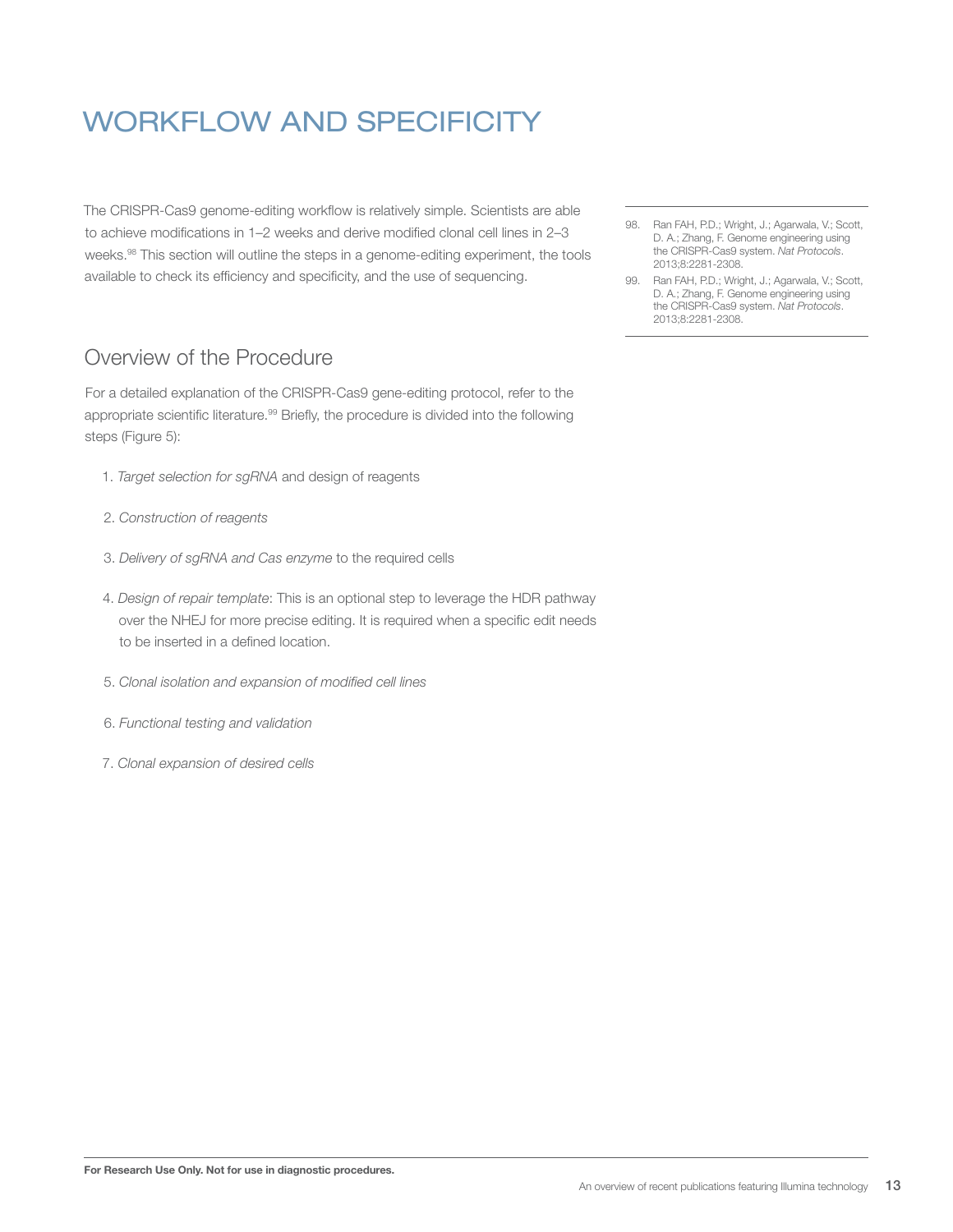| <b>TARGET SELECTION</b>                    | - Presence of appropriate PAM sequence<br>- Use of bioinformatic tools in the preparation<br>of reagents to minimize off-target effects.                                                                                                                                            |  |  |  |  |
|--------------------------------------------|-------------------------------------------------------------------------------------------------------------------------------------------------------------------------------------------------------------------------------------------------------------------------------------|--|--|--|--|
|                                            |                                                                                                                                                                                                                                                                                     |  |  |  |  |
| DELIVERY OF sgRNA<br><b>AND Cas ENZYME</b> | Possible delivery approaches:<br>- PCR amplicons containing an expression cassette<br>- sgRNA-expressing plasmid<br>- Cas9 as mRNA and sqRNA as RNA                                                                                                                                 |  |  |  |  |
| <b>DESIGN OF</b><br><b>REPAIR TEMPLATE</b> | - For large modifications: use plasmid-based<br>donor repair templates that contain homology<br>arms flanking the site of alterations<br>- For short modifications: single-stranded DNA<br>oligonucleotides (ssODNs) can be used within a<br>defined locus without cloning.         |  |  |  |  |
| <b>CLONAL ISOLATION</b><br>OF CELL LINES   | It can be achieved in the following steps:<br>- isolation of single cells through either FACS or<br>serial dilutions<br>- Expansion period to establish a new clonal cell line                                                                                                      |  |  |  |  |
| <b>FUNCTIONAL TESTING</b>                  | - Nuclease assay or targeted sequencing: the<br>CRISPR design tool provides recommended<br>primers for both of these approaches. Primers can<br>also be designed to manually amplify the region of<br>interest from genomic DNA.<br>- Plasmid- or ssODN-mediated HDR by sequencing: |  |  |  |  |
|                                            | HDR can be detected via PCR amplification,<br>followed by either sequencing of the modified<br>region or restriction- fragment length<br>polymorphisms (RFLP) analysis<br>- Detection of indels or HDR by sequencing: can be<br>accomplished by either Sanger or deep sequencing    |  |  |  |  |
| <b>CLONAL EXPANSION</b>                    |                                                                                                                                                                                                                                                                                     |  |  |  |  |

Figure 5. Workflow for genome editing using the CRISPR-Cas9 system.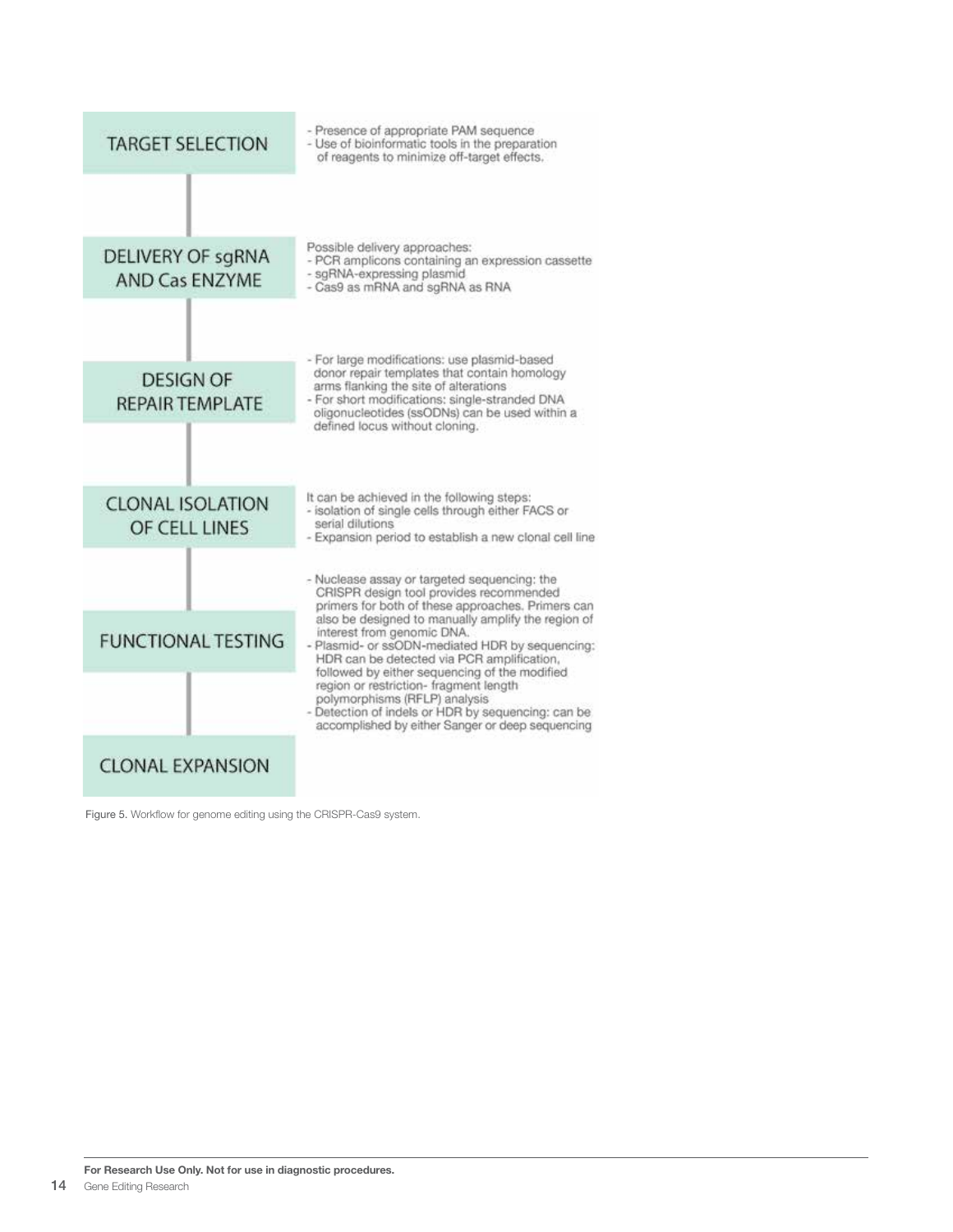### On-Target Effects

A genome-editing experiment will result in a mixed population of cells. Some of these cells will not carry the desired mutation, some will carry a homozygous mutation, and some will carry heterozygous mutations of varying allele frequencies. Further, as the less precise NHEJ pathway is preferred endogenously over HDR, most edited cells will contain small indels. For this reason, the initial steps after an editing experiment are to detect those cells in which the desired mutation has occurred, isolate them, and expand the colony when the edit allows expansion. The methods to evaluate edits at the nucleotide level vary by intended edit and cell line but can generally be summarized as shown in Table 2.<sup>100</sup>

*Mismatch cleavage assays* use mismatch-sensitive nucleases to detect *single mismatches and indels*. Briefly, an initial PCR amplifies the region of interest in mutated and reference wild type cells. Following this initial amplification, the denaturation and reannealing of the DNA of interest leads to heteroduplexes containing a mismatch at the level of the mutation. These mismatches are then recognized by the mismatch-sensitive nucleases upon digestion. The SURVEYOR™ assay<sup>101</sup> is an example of this approach. Although this method is simple and costeffective, it is not sensitive to frequencies below 5%, is low throughput, and does not provide sequence data.<sup>102</sup>

*PCR amplification followed by restriction fragment length polymorphisms (RFLP)* analysis is useful to analyze HDR insertions, while PCR assays with primers flanking the deleted region can quickly detect deletions. These methods are all cost-effective and have simple workflows; however, they are low throughput and do not provide sequence data.<sup>103</sup> Sanger sequencing provides accurate sequence data and can be used for any type of edit; however, it can be expensive, has a laborious workflow, and is not high throughput.104

NGS can assess all of the described edits in both a quantitative and qualitative fashion.<sup>105</sup> This approach is particularly useful when the number of samples is high, and when both on-target and off-target effects need to be validated.<sup>106</sup>

#### Table 2. Available methods to check editing efficiency

| Assay                          | <b>Type of Identified Variation</b>       | Results                        |
|--------------------------------|-------------------------------------------|--------------------------------|
| Cleavage assay                 | Single mismatches and indels              | Qualitative, semi-quantitative |
| PCR and targeted<br>sequencing | <b>HDR</b> insertions                     | Qualitative                    |
| <b>PCR and RFLP</b>            | <b>HDR</b> insertions                     | Quantitative                   |
| <b>PCR</b>                     | <b>Deletions</b>                          | Qualitative                    |
| <b>NGS</b>                     | All edits, genome-wide off-target effects | Quantitative + qualitative     |

- 100. CRISPR 101: Validating Your Genome Edit. Addgene. http://blog.addgene.org/crispr-101-validating-your-genome-edit. Accessed January 4, 2016.
- 101. Qiu P, Shandilya H, D'Alessio JM, O'Connor K, Durocher J and Gerard GF. Mutation detection using Surveyor nuclease. *Biotechniques*. 2004;36:702-707.
- 102. CRISPR Genotyping. Deskgen. https:// www.deskgen.com/landing/blog/ high-throughput-crispr-genotyping. Accessed January 4, 2016.
- 103. CRISPR Genotyping. Deskgen. https:// www.deskgen.com/landing/blog/ high-throughput-crispr-genotyping. Accessed January 4, 2016.
- 104. CRISPR Genotyping. Deskgen. https:// www.deskgen.com/landing/blog/ high-throughput-crispr-genotyping. Accessed January 4, 2016.
- 105. CRISPR 101: Validating Your Genome Edit. Addgene. http://blog.addgene.org/crispr-101-validating-your-genome-edit. Accessed January 4, 2016.
- 106. Ran FAH, P.D.; Wright, J.; Agarwala, V.; Scott, D. A.; Zhang, F. Genome engineering using the CRISPR-Cas9 system. *Nat Protocols*. 2013;8:2281-2308.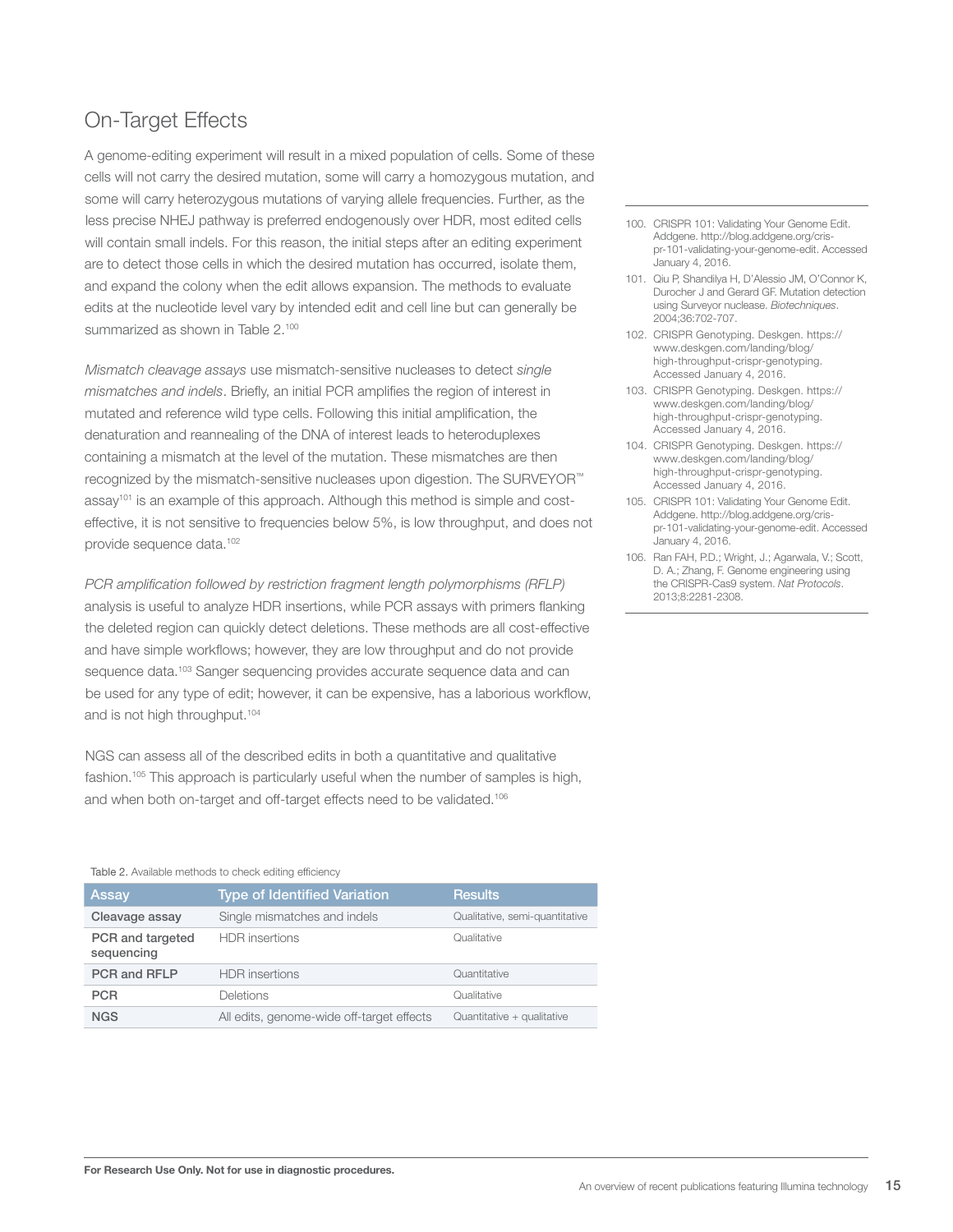### Specificity: What It Means and Why It Matters

The *on-target efficacy* is a measure of how well a sgRNA modifies the intended gene targets, while *off-target effects* are the unintended perturbation of genetic elements and global cellular responses.<sup>107</sup>

In general, the *specificity* of a gene-editing method is defined as its ability to avoid modifications where they are not required. It is inversely proportional to the number of off-target effects.

Off-target effects are dependent on the following factors:

- Position—The 3' end of the guide sequence is less tolerant of mismatches than the 5' end.
- Quantity—Depending on the cell and the edit, there is a maximum number of offtarget effects beyond which the cell cannot survive.
- Guide Sequence—Some guides are less tolerant of mismatches than others.
- Off-Target Cleavage—It is sensitive to the ratios of reagents.
- Nuclease—Some nucleases are more specific than others.

Refer to the original publications for more details on each point.<sup>108, 109</sup>

The routine use of CRISPR-Cas9 genome editing should include strategies to successfully detect and reduce off-target effects.<sup>110</sup>

#### Best Practices for Evaluating Guide Specificity

Several approaches can be used to predict and evaluate guide RNA specificity and off-target effects (Table 3).<sup>111, 112</sup>

The most broadly adopted approach to detecting off-target effects is to use computational methods that predict where these sites could occur, in combination with a mismatch cleavage assay or targeted sequencing.<sup>113, 114, 115</sup> Bioinformatic methods may use either sequence similarity analysis or scoring systems based on other parameters to predict potential off-target cleavage sites *in silico*. 116, 117, 118 Publicly available programs are listed in Table 3. Refer to the original publications for details about each method.

- 107. Shalem O, Sanjana NE and Zhang F. High-throughput functional genomics using CRISPR-Cas9. *Nat Rev Genet*. 2015;16:299-311.
- 108. Hsu PD, Scott DA, Weinstein JA, et al. DNA targeting specificity of RNA-guided Cas9 nucleases. *Nat Biotechnol*. 2013;31:827-832.
- 109. Ran FAH, P.D.; Wright, J.; Agarwala, V.; Scott, D. A.; Zhang, F. Genome engineering using the CRISPR-Cas9 system. *Nat Protocols*. 2013;8:2281-2308.
- 110. Ran FAH, P.D.; Wright, J.; Agarwala, V.; Scott, D. A.; Zhang, F. Genome engineering using the CRISPR-Cas9 system. *Nat Protocols*. 2013;8:2281-2308.
- 111. Tsai SQ and Joung JK. Defining and improving the genome-wide specificities of CRISPR-Cas9 nucleases. *Nat Rev Genet*. 2016;17:300-312.
- 112. Tycko J, Myer VE and Hsu PD. Methods for Optimizing CRISPR-Cas9 Genome Editing Specificity. *Mol Cell*. 2016;63:355-370.
- 113. Fu Y, Foden JA, Khayter C, et al. High-frequency off-target mutagenesis induced by CRISPR-Cas nucleases in human cells. *Nat Biotechnol*. 2013;31:822-826.
- 114. Hsu PD, Scott DA, Weinstein JA, et al. DNA targeting specificity of RNA-guided Cas9 nucleases. *Nat Biotechnol*. 2013;31:827-832.
- 115. Tycko J, Myer VE and Hsu PD. Methods for Optimizing CRISPR-Cas9 Genome Editing Specificity. *Mol Cell*. 2016;63:355-370.
- 116. Fu Y, Foden JA, Khayter C, et al. High-frequency off-target mutagenesis induced by CRISPR-Cas nucleases in human cells. *Nat Biotechnol*. 2013;31:822-826.
- 117. Hsu PD, Scott DA, Weinstein JA, et al. DNA targeting specificity of RNA-guided Cas9 nucleases. *Nat Biotechnol*. 2013;31:827-832.
- 118. Tycko J, Myer VE and Hsu PD. Methods for Optimizing CRISPR-Cas9 Genome Editing Specificity. *Mol Cell*. 2016;63:355-370.
- 119. Hsu PD, Scott DA, Weinstein JA, et al. DNA targeting specificity of RNA-guided Cas9 nucleases. *Nat Biotechnol*. 2013;31:827-832.
- 120. Doench JG, Fusi N, Sullender M, et al. Optimized sgRNA design to maximize activity and minimize off-target effects of CRISPR-Cas9. *Nat Biotechnol*. 2016;34:184-191.
- 121. Bae S, Park J and Kim JS. Cas-OFFinder: a fast and versatile algorithm that searches for potential off-target sites of Cas9 RNA-guided endonucleases. *Bioinformatics*. 2014;30:1473-1475.
- 122. Hsu PD, Scott DA, Weinstein JA, et al. DNA targeting specificity of RNA-guided Cas9 nucleases. *Nat Biotechnol*. 2013;31:827-832.
- 123. Hsu PD, Scott DA, Weinstein JA, et al. DNA targeting specificity of RNA-guided Cas9 nucleases. *Nat Biotechnol*. 2013;31:827-832.
- 124. Cong L, Ran FA, Cox D, et al. Multiplex genome engineering using CRISPR/Cas systems. *Science*. 2013;339:819-823.
- 125. Ran FA, Hsu PD, Lin CY, et al. Double nicking by RNA-guided CRISPR Cas9 for enhanced genome editing specificity. *Cell*. 2013;154:1380-1389.
- 126. Heigwer F, Kerr G and Boutros M. E-CRISP: fast CRISPR target site identification. *Nat Methods*. 2014;11:122-123.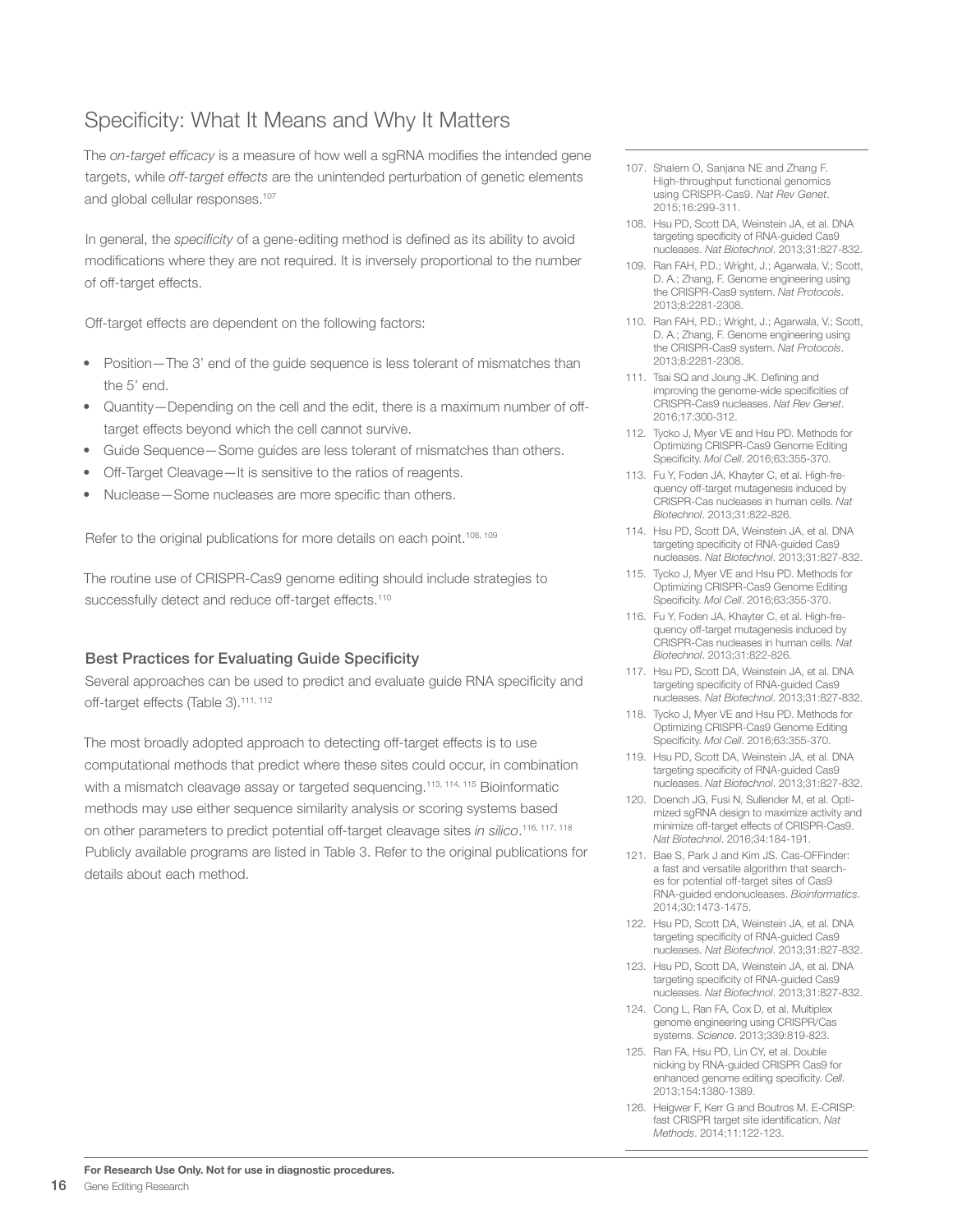#### Table 3. Publicly Available Software to Predict Off-Target Effects

| Assay                                     | <b>Website</b>                                                      | References |
|-------------------------------------------|---------------------------------------------------------------------|------------|
| <b>Benchling</b>                          | https://benchling.com/                                              | 119, 120   |
| Cas-OFFinder                              | http://www.rgenome.net/cas-offinder/                                | 121        |
| <b>MIT CRISPR</b><br>Design Tool          | http://crispr.mit.edu/                                              | 122        |
| Deskgen                                   | https://www.deskgen.com/landing/                                    | 123        |
| <b>DNA 2.0 CRISPR</b><br>gRNA Design Tool | https://www.dna20.com/products/crispr#4                             | 124, 125   |
| <b>E-CRISP</b>                            | http://www.e-crisp.org/E-CRISP/                                     | 126        |
| EuPaGDT                                   | http://grna.ctegd.uga.edu/                                          | 127        |
| GenScript gRNA<br>Design Tool             | http://www.genscript.com/gRNA-design-tool.html                      | 128        |
| ZiFiT                                     | http://zifit.partners.org/ZiFiT/                                    | 129, 130   |
| <b>Broad GPP Portal</b>                   | http://portals.broadinstitute.org/gpp/public/                       | 131        |
| <b>CROP-IT</b>                            | http://cheetah.bioch.virginia.edu/AdliLab/CROP-IT/<br>homepage.html | 132        |

Targeted methods also include the *in vitro* interrogation of libraries of partially randomized target sites—based on the circularization of partially degenerate oligonucleotides—followed by rolling circle amplification, *in vitro* cleavage by SpCas9, ligation of adapters, and high throughput sequencing.<sup>133</sup> This approach has the advantage of checking for many diverse sets of sequence libraries that are similar to the target site. The disadvantage is that many of the randomized target sites may not occur in the genome of interest. The use of machine-learning algorithms partially addresses this limitation.<sup>134</sup>

Targeted approaches are biased by necessary *a priori* assumptions. Genome-wide approaches are necessary to discover off-target cleavage sites that might escape prediction algorithms.135 These approaches can generally be divided into cellbased<sup>136-143</sup> and *in vitro*,<sup>144, 145</sup> methods (Table 4).<sup>146, 147</sup>

- 127. Doench JG, Fusi N, Sullender M, et al. Optimized sgRNA design to maximize activity and minimize off-target effects of CRISPR-Cas9. *Nat Biotechnol*. 2016;34:184-191.
- 128. Hsu PD, Scott DA, Weinstein JA, et al. DNA targeting specificity of RNA-guided Cas9 nucleases. *Nat Biotechnol*. 2013;31:827-832.
- 129. Hwang WY, Fu Y, Reyon D, et al. Efficient genome editing in zebrafish using a CRISPR-Cas system. *Nat Biotechnol*. 2013;31:227-229.
- 130. Mali P, Yang L, Esvelt KM, et al. RNA-guided human genome engineering via Cas9. *Science*. 2013;339:823-826.
- 131. Doench JG, Fusi N, Sullender M, et al. Optimized sgRNA design to maximize activity and minimize off-target effects of CRISPR-Cas9. *Nat Biotechnol*. 2016;34:184-191.
- 132. Singh R, Kuscu C, Quinlan A, Qi Y and Adli M. Cas9-chromatin binding information enables more accurate CRISPR off-target prediction. *Nucleic Acids Res*. 2015;43:e118.
- 133. Pattanayak V, Lin S, Guilinger JP, Ma E, Doudna JA and Liu DR. High-throughput profiling of off-target DNA cleavage reveals RNA-programmed Cas9 nuclease specificity. *Nat Biotechnol*. 2013;31:839-843.
- 134. Tsai SQ and Joung JK. Defining and improving the genome-wide specificities of CRISPR-Cas9 nucleases. *Nat Rev Genet*. 2016;17:300-312.
- 135. Tsai SQ and Joung JK. Defining and improving the genome-wide specificities of CRISPR-Cas9 nucleases. *Nat Rev Genet*. 2016;17:300-312.
- 136. Gabriel R, Lombardo A, Arens A, et al. An unbiased genome-wide analysis of zinc-finger nuclease specificity. *Nat Biotechnol*. 2011;29:816-823.
- 137. Osborn MJ, Webber BR, Knipping F, et al. Evaluation of TCR Gene Editing Achieved by TALENs, CRISPR/Cas9, and megaTAL Nucleases. *Mol Ther*. 2016;24:570-581.
- 138. Wang X, Wang Y, Wu X, et al. Unbiased detection of off-target cleavage by CRISPR-Cas9 and TALENs using integrase-defective lentiviral vectors. *Nat Biotechnol*. 2015;33:175-178.
- 139. Tsai SQ, Zheng Z, Nguyen NT, et al. GUIDEseq enables genome-wide profiling of off-target cleavage by CRISPR-Cas nucleases. *Nat Biotechnol*. 2015;33:187-197.
- 140. Tsai SQ, Topkar VV, Joung JK and Aryee MJ. Open-source guideseq software for analysis of GUIDE-seq data. *Nat Biotechnol*. 2016;34:483.
- 141. Chiarle R, Zhang Y, Frock RL, et al. Genome-wide translocation sequencing reveals mechanisms of chromosome breaks and rearrangements in B cells. *Cell*. 2011;147:107-119.
- 142. Frock RL, Hu J, Meyers RM, Ho YJ, Kii E and Alt FW. Genome-wide detection of DNA double-stranded breaks induced by engineered nucleases. *Nat Biotechnol*. 2015;33:179-186.
- 143. Crosetto N, Mitra A, Silva MJ, et al. Nucleotide-resolution DNA double-strand break mapping by next-generation sequencing. *Nat Methods*. 2013;10:361-365.
- 144. Kim D, Bae S, Park J, et al. Digenome-seq: genome-wide profiling of CRISPR-Cas9 off-target effects in human cells. *Nat Methods*. 2015;12:237-243, 231 p following 243.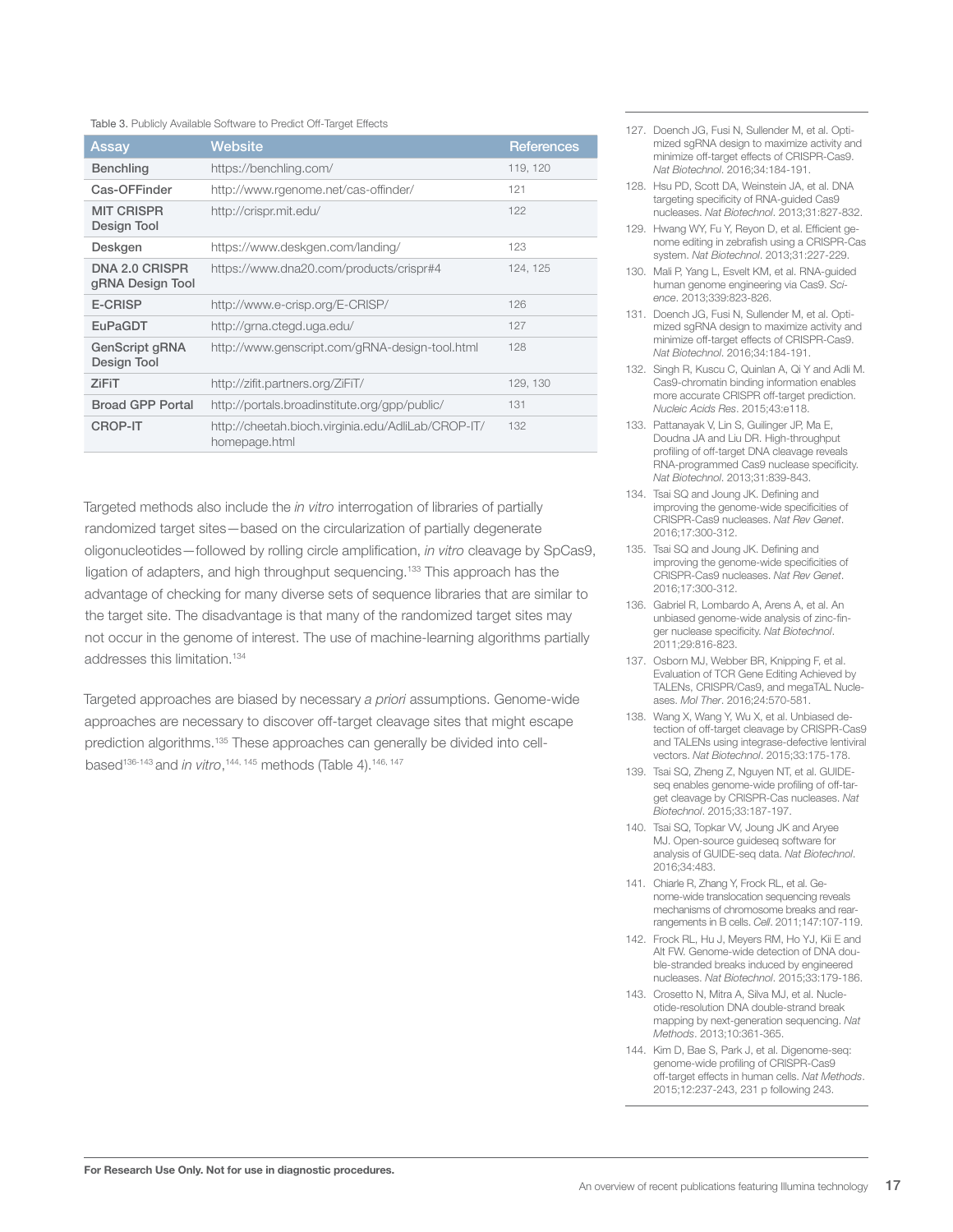#### Table 4. Unbiased Methods to Detect Off-Target Effects 148, 149

| <b>Method</b>                                                                                       | <b>Type</b>                 | <b>Description</b>                                                                                                                                                                                                                                                                   | Advantage                                                                                                                               | Limitation                                                                                                                                             | References    |
|-----------------------------------------------------------------------------------------------------|-----------------------------|--------------------------------------------------------------------------------------------------------------------------------------------------------------------------------------------------------------------------------------------------------------------------------------|-----------------------------------------------------------------------------------------------------------------------------------------|--------------------------------------------------------------------------------------------------------------------------------------------------------|---------------|
| Integrase-<br>defective<br>lentiviral vector<br>(IDLV) capture                                      | Cell-based<br>(live cells)  | Integration of IDLVs with a selectable<br>marker into DSB sites, recovery of<br>integration sites through LAM-PCR,<br>high-throughput sequencing                                                                                                                                     | Can detect DSBs in<br>living cells                                                                                                      | Relatively insensitive                                                                                                                                 | 150, 151, 152 |
| Genome-wide<br>unbiased<br>identification of<br><b>DNBs</b> enabled<br>by sequencing<br>(GUIDE-Seq) | Cell-based<br>(live cells)  | Integration of an end-protected<br>dsODN into DSBs sites in living cells,<br>tag-specific amplification, high-<br>throughput sequencing                                                                                                                                              | Simple, efficient,<br>and precise,<br>straightforward<br>protocol, and<br>availability of open-<br>source software for<br>data analysis | The efficient delivery<br>of dsODN may be<br>potentially harmful to<br>cells, and it has not<br>been tested in vivo                                    | 153, 154      |
| High-throughput<br>genome-wide<br>translocation<br>sequencing<br>(HGTST)                            | Cell-based<br>(live cells)  | Generation of a prey and bait<br>DSB through the expression of 2<br>nucleases, use of a biotinylated<br>primer against the bait DSB junction,<br><b>LAM-PCR</b> to recover translocations<br>between prey and bait, streptavidin-<br>based enrichment, high-throughput<br>sequencing | Requires the delivery<br>of only the editing<br>complex and can<br>potentially be used<br>in vivo                                       | Nuclease-induced<br>translocations are rare<br>events and tend to<br>occur between sites on<br>the same chromosome                                     | 155, 156      |
| Breaks labeling,<br>enrichment on<br>streptavidin and<br>next-generation<br>sequencing<br>(BLESS)   | Cell-based<br>(fixed cells) | Isolation and fixation of treated<br>cells, isolation and permeabilization<br>of intact nuclei, in situ ligation of<br>adapters to transient nuclease-<br>induced DSBs, enrichment,<br>high-throughput sequencing                                                                    | Has been used in<br>tissues where Cas9<br>had been delivered<br>in vivo, independent<br>from endogenous<br>DNA repair machinery         | Technically challenging,<br>only allows<br>identification of DSBs<br>present at a specific<br>moment, cannot<br>detect DSBs before<br>permeabilization | 157           |
| <b>Digested</b><br>genome<br>sequencing<br>(Digenome-Seg)                                           | In vitro                    | Isolation of genomic DNA from<br>in vitro treated cells, ligation of<br>sequencing adapters, whole-genome<br>sequencing                                                                                                                                                              | No limitations related<br>to cell-based factors                                                                                         | Sequencing-inefficient,<br>high background noise                                                                                                       | 158, 159      |

#### Frock R. L., Hu J., Meyers R. M., Ho Y. J., Kii E., et al. Genome-wide detection of DNA doublestranded breaks induced by engineered nucleases. *Nat Biotechnol*. 2015;33: 179-186.

In this study, the authors leverage a previously described emulsion PCR method to perform high-throughput, genome-wide, translocation sequencing (HTGTS) to detect DNA DSBs generated by nucleases across the human genome. This method is based on the identification of translocations between nuclease-induced and off-target DSBs. The application of HTGTS revealed that off-target hotspot numbers for given nucleases ranged from a few or none to dozens or more, and it extended the number of known off-target sites for certain previously characterized nucleases more than tenfold. The authors were also the first to detect translocations between nuclease targets on homologous chromosomes.

Illumina Technology: MiSeq Sequencer





Tsai S. Q., Zheng Z., Nguyen N. T., Liebers M., Topkar V. V., et al. GUIDE-seq enables genome-wide profiling of off-target cleavage by CRISPR-Cas nucleases. *Nat Biotechnol*. 2015;33: 187-197.

The authors describe GUIDE-Seq, a method for the genome-wide identification of DNA DSBs introduced by CRISPR RNA-guided nucleases (RGNs). In the first stage, the method uses an end-joining process to tag RGNinduced DSBs in human cells by inserting a dsODN. The second stage uses unbiased amplification and NGS to map the dsODN integration sites. The application of GUIDE-Seq to 13 RGNs in human cell lines revealed wide variability in RGN off-target activities, most of which had not been identified with previously existing methods. GUIDE-Seq also identified RGN-independent genomic breakpoint hotspots. Finally, the authors also observed that truncated guide RNA led to a reduction in the number of RGN-induced off-target DSBs.

Illumina Technology: MiSeq Sequencer

- 145. Kim D, Kim S, Kim S, Park J and Kim JS. Genome-wide target specificities of CRIS-PR-Cas9 nucleases revealed by multiplex Digenome-seq. *Genome Res*. 2016;26:406-415.
- 146. Tsai SQ and Joung JK. Defining and improving the genome-wide specificities of CRISPR-Cas9 nucleases. *Nat Rev Genet*. 2016;17:300-312.
- 147. Tycko J, Myer VE and Hsu PD. Methods for Optimizing CRISPR-Cas9 Genome Editing Specificity. *Mol Cell*. 2016;63:355-370.
- 148. Tsai SQ and Joung JK. Defining and improving the genome-wide specificities of CRISPR-Cas9 nucleases. *Nat Rev Genet*. 2016;17:300-312.
- 149. Tycko J, Myer VE and Hsu PD. Methods for Optimizing CRISPR-Cas9 Genome Editing Specificity. *Mol Cell*. 2016;63:355-370.
- 150. Gabriel R, Lombardo A, Arens A, et al. An unbiased genome-wide analysis of zinc-finger nuclease specificity. *Nat Biotechnol*. 2011;29:816-823.
- 151. Osborn MJ, Webber BR, Knipping F, et al. Evaluation of TCR Gene Editing Achieved by TALENs, CRISPR/Cas9, and megaTAL Nucleases. *Mol Ther*. 2016;24:570-581.
- 152. Wang X, Wang Y, Wu X, et al. Unbiased detection of off-target cleavage by CRISPR-Cas9 and TALENs using integrase-defective lentiviral vectors. *Nat Biotechnol*. 2015;33:175-178.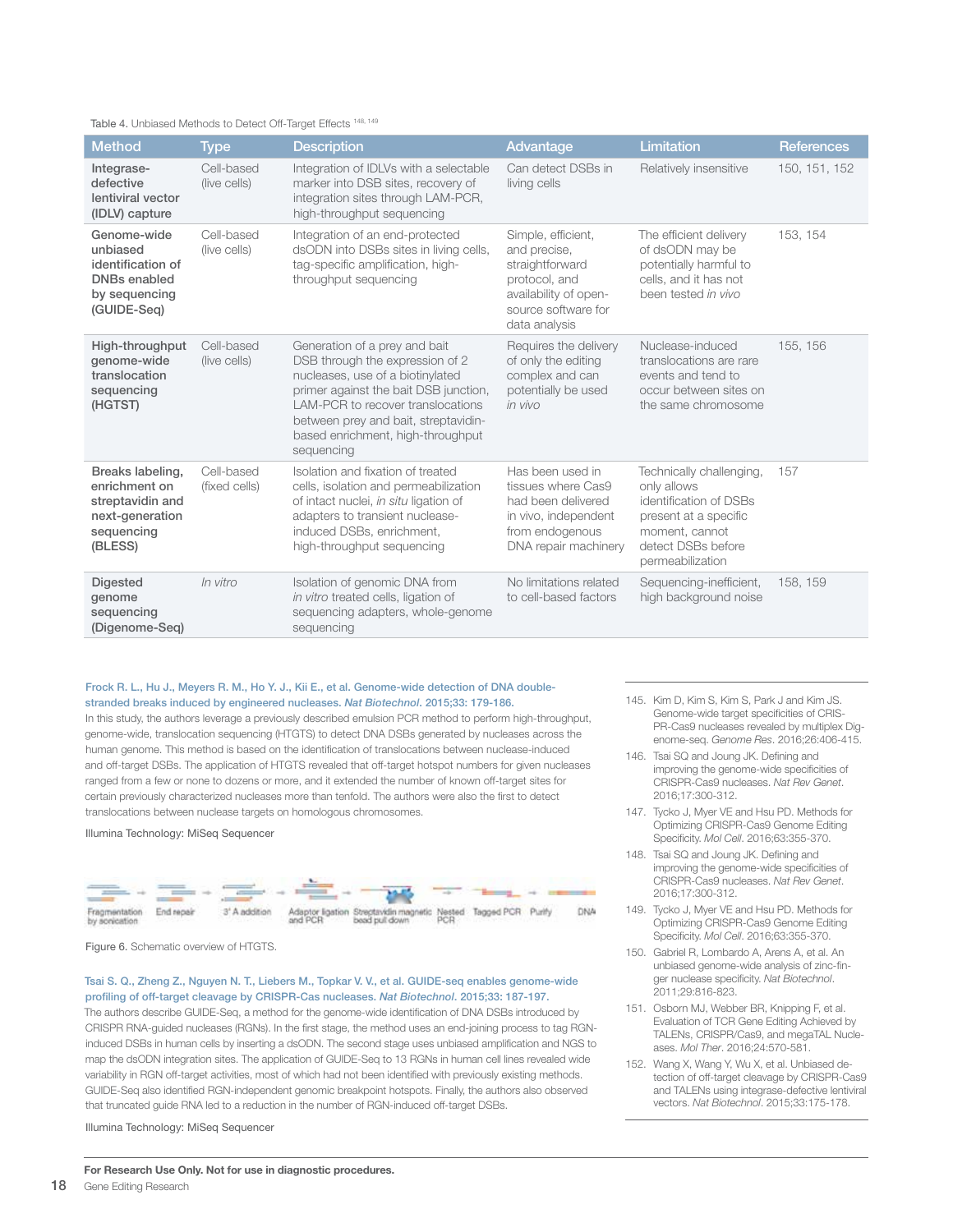#### Tsai S. Q., Topkar V. V., Joung J. K. and Aryee M. J. Open-source guideseq software for analysis of GUIDE-seq data. *Nat Biotechnol*. 2016;34: 483.

The authors developed guideseq, a Python package that enables the analysis of data from GUIDE-Seq experiments. Briefly, this program initially demultiplexes a pooled multisample run into sample-specific read files to prepare them for alignment. It then identifies off-target effects through alignment of reads, identification of sites, testing of false positives, and reporting. The guideseq package is open-source and can be downloaded at http://github.com/aryeelab/guideseq.

Illumina Technology: MiSeq Sequencer



Figure 7. Schematic overview of GUIDE-Seq.

#### Kim D., Bae S., Park J., Kim E., Kim S., et al. Digenome-seq: genome-wide profiling of CRISPR-Cas9 off-target effects in human cells. *Nat Methods*. 2015;12: 237-243, 231 p following 243.

The authors developed digested genome sequencing (Digenome-Seq), an *in vitro* method that enables the profiling of genome-wide Cas9 off-target effects in human cells. This method consists of digesting genomic DNA with purified Cas9-gRNA ribonucleoprotein (RNP) complexes *in vitro*, followed by deep sequencing. Cas-9 induced cleavage is then distinguished from random DNA breaks by detecting sites with relative enrichment of reads that possess the same start or end mapping positions. The authors validated the method on CRISPR-Cas9–engineered HAP1 cells, detecting off-target sites at which insertions or deletions were induced at frequencies less than 0.1%, barely within the detection limits of targeted deep sequencing. They then demonstrated that Cas9 off-target effects can be avoided by using modified sgRNAs.

Illumina Technology: HiSeq X Ten System

#### Kim D., Kim S., Kim S., Park J. and Kim J. S. Genome-wide target specificities of CRISPR-Cas9 nucleases revealed by multiplex Digenome-seq. *Genome Res*. 2016;26: 406-415.

The authors developed multiplex Digenome-Seq, to analyze the specificity of up to 11 CRISPR-Cas9 nucleases simultaneously, and a new DNA cleavage scoring system. They digested cell-free human genomic DNA with multiple sgRNAs and Cas9, performed whole-genome sequencing, and used the new system to detect cleavage patterns and on- and off-target sites. They observed that, while sgRNAs that were transcribed from an oligonucleotide duplex cleaved false-positive, bulge-type off-target sites, this result was not true for those transcribed from a plasmid template. They also observed that multiplex Digenome-Seq could detect several bona fide off-target effects that were missed by other genome-wide methods. Finally, after analyzing 964 cleavage sites, they provide guidelines on how to choose target sites in order to minimize off-target effects.

Illumina Technology: TruSeq DNA Sample Prep Kit, HiSeq X Ten System

- 153. Tsai SQ, Zheng Z, Nguyen NT, et al. GUIDEseg enables genome-wide profiling of off-target cleavage by CRISPR-Cas nucleases. *Nat Biotechnol*. 2015;33:187-197.
- 154. Tsai SQ, Topkar VV, Joung JK and Aryee MJ. Open-source guideseq software for analysis of GUIDE-seq data. *Nat Biotechnol*. 2016;34:483.
- 155. Chiarle R, Zhang Y, Frock RL, et al. Genome-wide translocation sequencing reveals mechanisms of chromosome breaks and rearrangements in B cells. *Cell*. 2011;147:107-119.
- 156. Frock RL, Hu J, Meyers RM, Ho YJ, Kii E and Alt FW. Genome-wide detection of DNA double-stranded breaks induced by engineered nucleases. *Nat Biotechnol*. 2015;33:179-186.
- 157. Crosetto N, Mitra A, Silva MJ, et al. Nucleotide-resolution DNA double-strand break mapping by next-generation sequencing. *Nat Methods*. 2013;10:361-365.
- 158. Kim D, Kim S, Kim S, Park J and Kim JS. Genome-wide target specificities of CRIS-PR-Cas9 nucleases revealed by multiplex Digenome-seq. *Genome Res*. 2016;26:406-415.
- 159. Kim D, Bae S, Park J, et al. Digenome-seq: genome-wide profiling of CRISPR-Cas9 off-target effects in human cells. *Nat Methods*. 2015;12:237-243, 231 p following 243.

| Genome                                                           | ne9 targe | Deletion<br>Wild type<br><b>Insort</b> |  |  |                       |          |                                          |
|------------------------------------------------------------------|-----------|----------------------------------------|--|--|-----------------------|----------|------------------------------------------|
| In vitro Cas9-digested whole<br>genome sequencing (Digenome-seq) |           |                                        |  |  | Target site digestion | Sequence | Align and determine-<br>sequence breaks. |

Figure 8. Schematic overview of Digenome-Seq.

Osborn M. J., Webber B. R., Knipping F., Lonetree C. L., Tennis N., et al. Evaluation of TCR Gene Editing Achieved by TALENs, CRISPR/Cas9, and megaTAL Nucleases. *Mol Ther*. 2016;24: 570-581. The authors developed a method that leverages the propensity of DNA double strand breaks (DSBs) to incorporate double stranded integrase-defective lentiviral vectors (IDLVs) by a nonhomologous end joining mechanism. They then test this method, they then target two regions on HEK293T cell lines with CRISPR-Cas9 and TALEN assays. They found frequent off-target effects with a one-base bulge or up to 13 mismatches between the sgRNA and its genomic target.

Illumina Technology: MiSeq Sequencer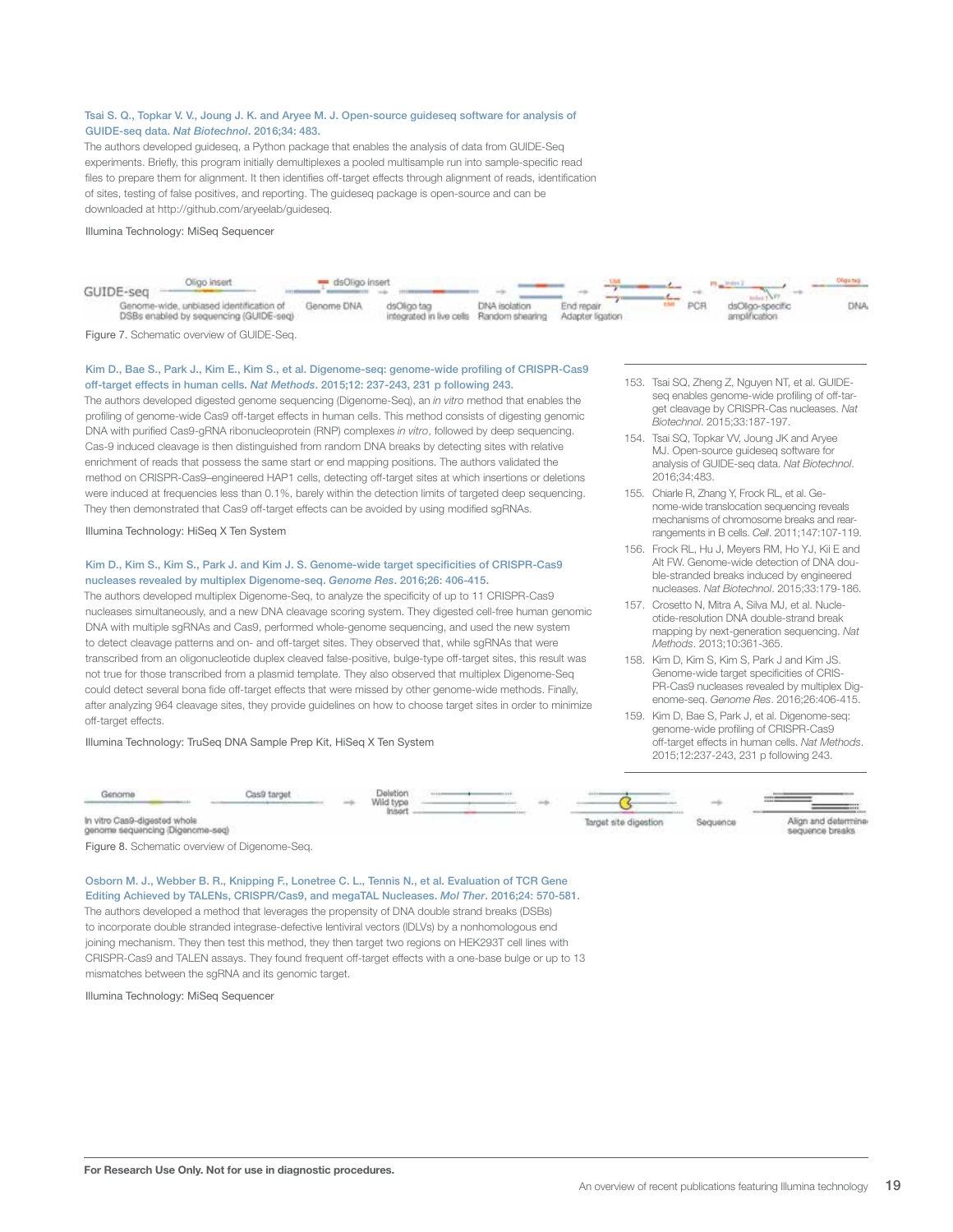Wang X., Wang Y., Wu X., Wang J., Wang Y., et al. Unbiased detection of off-target cleavage by CRISPR-Cas9 and TALENs using integrase-defective lentiviral vectors. *Nat Biotechnol*. 2015;33: 175-178.

In this study, the authors used three different TCR-α-targeted nucleases to disrupt T-cell receptor in primary human T cells and test for off-target effects using the integrase-defective lentiviral vectors (IDLV) approach. They found that megaTAL and CRISPR-Cas9 reagents had the highest disruption efficiency combined with lower levels of toxicity and off-target effects. They then propose a manufacturing process to produce safe cellular substrates for next-generation immunotherapies.

Illumina Technology: MiSeq Sequencer

### Method Development

CRISPR-Cas9 technology has a variety of applications as a gene editing tool. CRISPR has utility in both cell lines and animal models at the somatic or germline level. However, given the issue of off-target effects, efforts are needed to develop methods to increase specificity, as well as to look for potential alternative editing technologies.<sup>160, 161</sup>

In general, the studies that aim to reduce CRISPR's off-target effects focus on 2 approaches:

- *• Increasing the specificity of the nuclease cleavage*, either engineering Cas9 or replacing it with another enzyme<sup>162-165</sup>
- *• Reducing the duration of the nuclease expression*, limiting its time to accumulate off-target mutations<sup>166, 167</sup>

As knowledge about the mechanistic function of the process increases, it is likely that new strategies to improve specificity will become available.

Abudayyeh O. O., Gootenberg J. S., Konermann S., Joung J., Slaymaker I. M., et al. C2c2 is a singlecomponent programmable RNA-guided RNA-targeting CRISPR effector. Science. 2016;353: aaf5573. The authors characterized the class 2 type IV CRISPR-Cas effector C2c2 from *Leptotrichia shahii*, which provides protection against RNA phages *in vivo*. Through a biochemical analysis performed *in vitro*, they demonstrated that C2c2 can be programmed to cleave single-stranded RNA targets with the use of a single CRISPR RNA guide. The cleavage was mediated by catalytic residues in the 2 conserved higher eukaryotes and prokaryotes nucleotide-binding (HEPN) domains. Mutations that targeted these domains generated catalytically inactive RNA-binding proteins.

#### Illumina Technology: MiSeq Sequencer

#### Davis K. M., Pattanayak V., Thompson D. B., Zuris J. A. and Liu D. R. Small molecule-triggered Cas9 protein with improved genome-editing specificity. *Nat Chem Biol*. 2015;11: 316-318.

The authors developed Cas9 enzymes that can be activated by small molecules, by insertion of an evolved 4-hydroxytamoxifen (4-HT)-responsive intein at a specific position in Cas9. They then tested their method in human cells and used deep sequencing to monitor its performance. They demonstrated that the conditionally active Cas9 had an editing activity with a specificity up to 25-fold higher than wild-type Cas9.

Illumina Technology: MiSeq Sequencer

#### Kim D., Kim J., Hur J. K., Been K. W., Yoon S. H., et al. Genome-wide analysis reveals specificities of Cpf1 endonucleases in human cells. *Nat Biotechnol*. 2016;34: 863-868.

To test whether CRISPR-Cpf1 could replace CRISPR-Cas9, improving the precision of gene editing, the authors used a mismatched crRNA. They found that Cpf1 could tolerate single or double mismatches in the 3'-protospacer-adjacent motif (PAM) distal region, but not in the 5'-PAM proximal region. They then used Digenome-Seq to perform a genome-wide analysis of cleavage sites for 8 Cpf1 nucleases. Of these, *Lachnospiraceae bacterium* Cpf1 (LbCpf1) and *Acidaminococcus sp* Cpf1 (AsCpf1) cut 6 and 12 sites in the human genome, while Cas9 nucleases generally cut over 90 sites. Most of the identified Cpf1 cleavage sites did not produce mutations in cells.

Illumina Technology: TruSeq DNA Sample Prep Kit, HiSeq X Ten System

- 160. Ledford H. Beyond CRISPR: A guide to the many other ways to edit a genome. *Nature News*. 2016;
- 161. Gao F, Shen XZ, Jiang F, Wu Y and Han C. DNA-guided genome editing using the Natronobacterium gregoryi Argonaute. *Nat Biotechnol*. 2016;34:768-773.
- 162. Kim D, Kim J, Hur JK, Been KW, Yoon SH and Kim JS. Genome-wide analysis reveals specificities of Cpf1 endonucleases in human cells. *Nat Biotechnol*. 2016;34:863-868.
- 163. Kleinstiver BP, Tsai SQ, Prew MS, et al. Genome-wide specificities of CRISPR-Cas Cpf1 nucleases in human cells. *Nat Biotechnol*. 2016;34:869-874.
- 164. Abudayyeh OO, Gootenberg JS, Konermann S, et al. C2c2 is a single-component programmable RNA-guided RNA-targeting CRISPR effector. *Science*. 2016;353:aaf5573.
- 165. Slaymaker IM, Gao L, Zetsche B, Scott DA, Yan WX and Zhang F. Rationally engineered Cas9 nucleases with improved specificity. *Science*. 2016;351:84-88.
- 166. Komor AC, Kim YB, Packer MS, Zuris JA and Liu DR. Programmable editing of a target base in genomic DNA without double-stranded DNA cleavage. *Nature*. 2016;533:420-424.
- 167. Nishida K, Arazoe T, Yachie N, et al. Targeted nucleotide editing using hybrid prokaryotic and vertebrate adaptive immune systems. *Science*. 2016;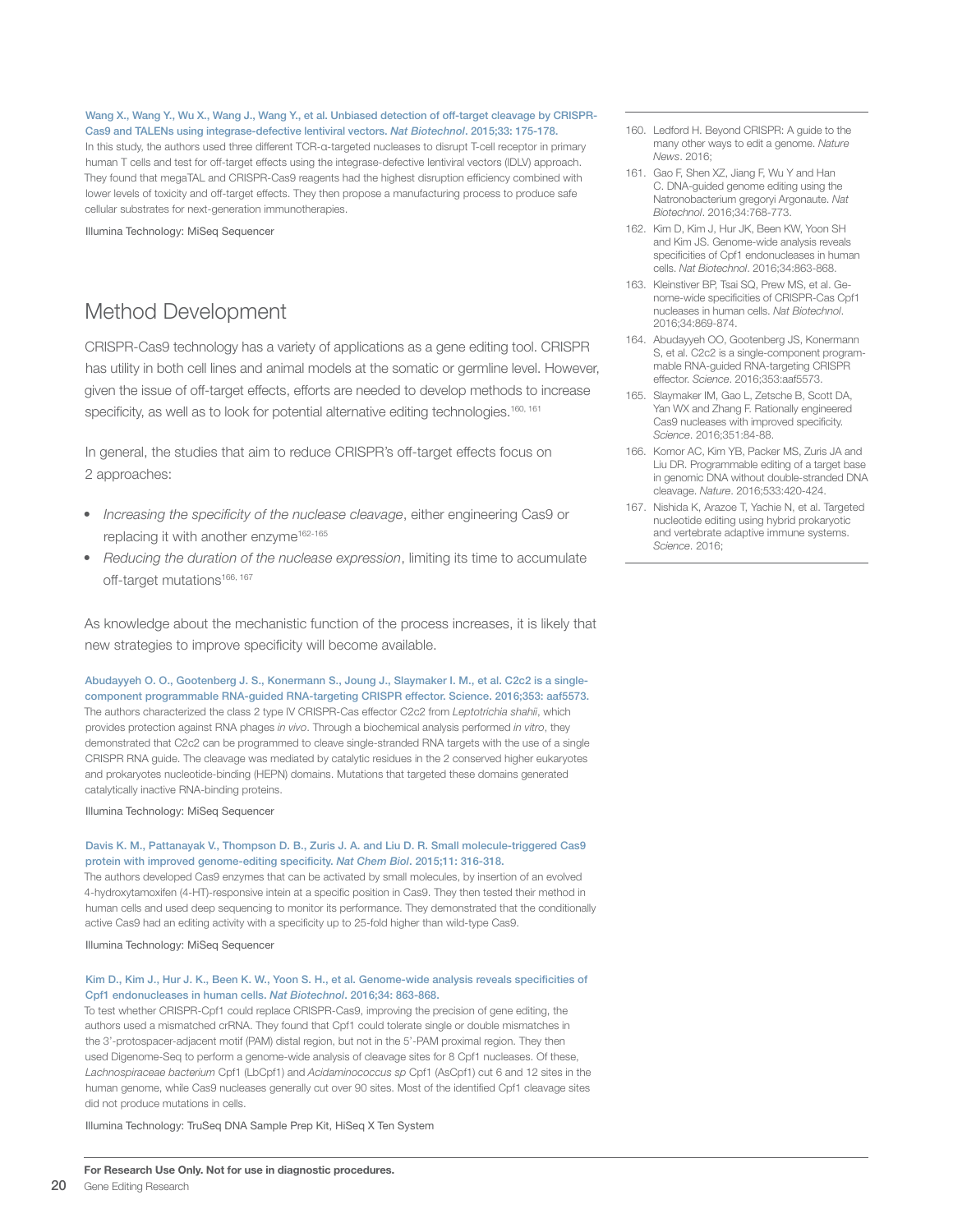#### Kleinstiver B. P., Tsai S. Q., Prew M. S., Nguyen N. T., Welch M. M., et al. Genome-wide specificities of CRISPR-Cas Cpf1 nucleases in human cells. Nat Biotechnol. 2016;34: 869-874.

The authors found that AsCpf1 and LbCpf1 have on-target editing accuracies in human cells that are comparable to that of *Streptococcus pyogenes* Cas9. Through GUIDE-Seq and targeted deep sequencing analysis performed on both nucleases, they found no off-target effects for most of the crRNAs used. Their results suggest that AsCpf1 and LpCpf1 are highly specific in human cells.

Illumina Technology: MiSeq Sequencer

#### Komor A. C., Kim Y. B., Packer M. S., Zuris J. A. and Liu D. R. Programmable editing of a target base in genomic DNA without double-stranded DNA cleavage. *Nature*. 2016;533: 420-424.

CRISPR-Cas9 genome editing relies on the generation of targeted DSBs and 1 of 2 repair mechanisms: either NHEJ or HDR, in the presence of a homologous template. These mechanisms are a limitation when it is necessary to correct a point mutation, as in many genetic diseases. In this study, the authors developed an approach that enables the direct conversion of a target DNA base to another in a programmable manner, without requiring DSBs or a donor template. To do so, they fused CRISPR-Cas9 and a cytidine deaminase enzyme that can mediate the direct conversion of cytidine to uridine, thereby enabling C -> T (or G -> A) substitutions.

Illumina Technology: MiSeq Sequencer

#### Nishida K., Arazoe T., Yachie N., Banno S., Kakimoto M., et al. Targeted nucleotide editing using hybrid prokaryotic and vertebrate adaptive immune systems. *Science*. 2016; .

In this study, the authors engineered the nuclease-deficient type II CRISPR-Cas9 and the activation-induced cytidine deaminase (AID) ortholog PmCDA1 to create a synthetic complex (Target-AID). They used it to demonstrate the targeted single-nucleotide substitution of DNA. Using deep sequencing, they showed the high specificity of Target-AID in performing targeted mutagenesis. Target-AID induced specific point mutations mainly at cytidines within the target range of 5 bases. The authors further improved efficiency by using uracil DNA glycosylase inhibitor (UGI) to suppress indel formation.

Illumina Technology: MiSeq Sequencer

#### Slaymaker I. M., Gao L., Zetsche B., Scott D. A., Yan W. X., et al. Rationally engineered Cas9 nucleases with improved specificity. *Science*. 2016;351: 84-88.

The authors used structure-guided engineering to increase the specificity of *Streptococcus pyogenes* Cas9 by inserting individual alanine substitutions at 31 positively charged residues within the non–targetstrand groove of the enzyme. They then used both targeted and whole-genome deep sequencing (breaks labeling, enrichment on streptavidin and NGS, or BLESS) to assess on-target activity and specificity. They demonstrated that the "enhanced specific" eSpCas9 variants they created were able to edit genomes in human cells while maintaining a robust on-target activity.

Illumina Technology: TruSeq Nano LT Kit

#### Zetsche B., Volz S. E. and Zhang F. A split-Cas9 architecture for inducible genome editing and transcription modulation. *Nat Biotechnol*. 2015;33: 139-142.

Strategies using catalytically inactive Cas9 are useful to direct the protein to the correct target and regulate transcription. In this study, the authors created a split-Cas9 system in which the 2 fragments can be chemically induced to dimerize and are activated in presence of rapamycin. They then tested the system in HEK293 cells and observed that it reduces off-target effects when the split enzyme is expressed from an integrated low-copy lentiviral vector.

Illumina Technology: MiSeq Sequencer

#### **Reviews**

Kim J. S. Genome editing comes of age. *Nat Protoc*. 2016;11: 1573-1578

Tsai S. Q. and Joung J. K. Defining and improving the genome-wide specificities of CRISPR-Cas9 nucleases. *Nat Rev Genet*. 2016;17: 300-312

Tycko J., Myer V. E. and Hsu P. D. Methods for Optimizing CRISPR-Cas9 Genome Editing Specificity. *Mol Cell*. 2016;63: 355-370

Shalem O., Sanjana N. E. and Zhang F. High-throughput functional genomics using CRISPR-Cas9. *Nat Rev Genet*. 2015;16: 299-311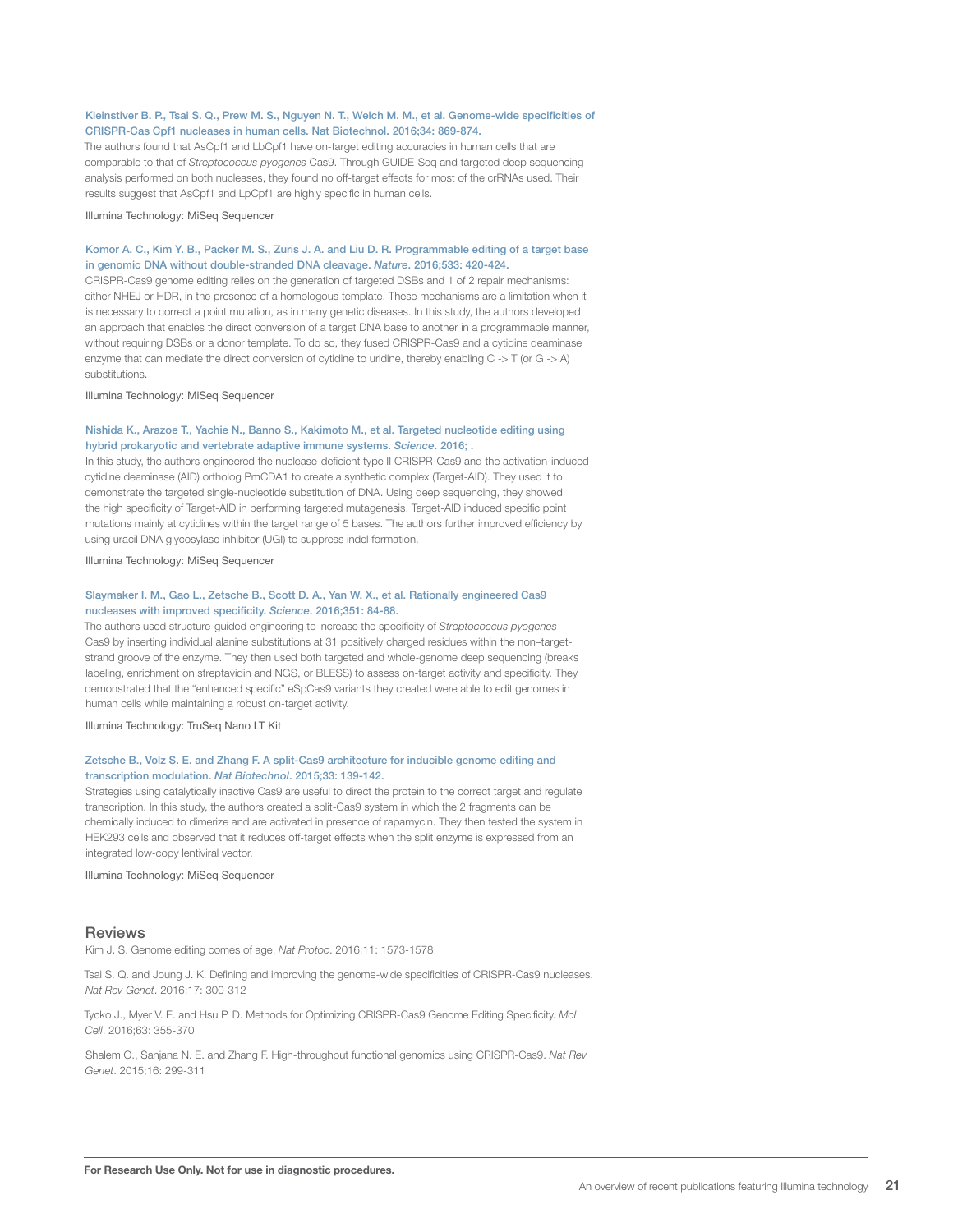### Integration of CRISPR-Cas9 Technology in a Research Workflow

CRISPR-Cas9 genome editing now allows scientists to perform precise genomic manipulations quickly and conveniently, in order to screen for multiple mutations *in vitro* or *in vivo*. Researchers can then use a vast repertoire of sequencing methods to determine the impact of the edited sequence on the structure and function of the genes. For example, ChIP-Seq<sup>168</sup> can determine the impact of mutations on DNAprotein binding. When the protein is a transcription factor, researchers can study the impact on expression (RNA-Seq)<sup>169, 170, 171</sup> RNA structure (chemical inference of RNA structures by sequencing, CIRS-Seq),<sup>172</sup> protein binding (RNA immunoprecipitation sequencing, RIP-Seq; crosslinking immunoprecipitation sequencing, CLIP-Seq)<sup>173, 174</sup> and modification or splicing (RNA-mediated oligonucleotide annealing, selection, and ligation with NGS, RASL-Seq).175 Alternatively, protein coding regions can be systematically edited to determine the structure and function of the encoded protein. For example, if the protein is a methylation factor, the downstream impact of changes in methylation can be measured directly through whole-genome bisulfite sequencing (BS-Seq);<sup>176</sup> additionally, scientists can study its impact on protein binding (ChIP-Seg) or on the conformation of the chromatin (Hi-C).<sup>177</sup> This ability to make rapid and precise changes to the genome, followed by careful measurements of the implications on the gene and ultimately cellular functions, will profoundly change how genomes are studied.

#### Flavahan W. A., Drier Y., Liau B. B., Gillespie S. M., Venteicher A. S., et al. Insulator dysfunction and oncogene activation in IDH mutant gliomas. *Nature*. 2016;529: 110-114.

In this study, the authors used ChIP-Seq and BS-Seq to demonstrate that human mutant IDH gliomas exhibit hypermethylation at binding sites for cohesion and CCCTC-binding factor (CTCF), compromising its binding ability. They then used high-throughput chromatin capture maps, to detect structural and regulatory domains, and RNA-Seq, to demonstrate that genes in the same domains correlate across samples while genes separated by a boundary show less correlation. They demonstrated that loss of CTCF at a domain boundary permits a constitutive enhancer to interact aberrantly with the receptor tyrosine kinase gene *PDGFRA*, a prominent glioma oncogene. Through chromosome-conformation capture, the authors demonstrated that loss of CTCF at a domain boundary permits a constitutive enhancer to interact aberrantly with *PDGFRA*. Using CRISPR-Cas9 technology, they also showed that disruption of the CTCF motif in IDH wild-type gliomaspheres upregulates *PDGFRA* and increases proliferation.

Illumina Technology: NextSeq 500 Sequencer

- 168. Solomon MJ, Larsen PL and Varshavsky A. Mapping protein-DNA interactions in vivo with formaldehyde: evidence that histone H4 is retained on a highly transcribed gene. *Cell*. 1988;53:937-947.
- 169. Bentley DR, Balasubramanian S, Swerdlow HP, et al. Accurate whole human genome sequencing using reversible terminator chemistry. *Nature*. 2008;456:53-59.
- 170. Lim JS, Kim WI, Kang HC, et al. Brain somatic mutations in MTOR cause focal cortical dysplasia type II leading to intractable epilepsy. *Nat Med*. 2015;21:395-400.
- 171. Lister R, O'Malley RC, Tonti-Filippini J, et al. Highly integrated single-base resolution maps of the epigenome in Arabidopsis. *Cell*. 2008;133:523-536.
- 172. Incarnato D, Neri F, Anselmi F and Oliviero S. Genome-wide profiling of mouse RNA secondary structures reveals key features of the mammalian transcriptome. *Genome Biol*. 2014;15:491.
- 173. Zhao J, Ohsumi TK, Kung JT, et al. Genome-wide identification of polycomb-associated RNAs by RIP-seq. *Mol Cell*. 2010;40:939-953.
- 174. Chi SW, Zang JB, Mele A and Darnell RB. Argonaute HITS-CLIP decodes microRNA-mR-NA interaction maps. *Nature*. 2009;460:479- 486.
- 175. Li H, Qiu J and Fu XD. RASL-seq for massively parallel and quantitative analysis of gene expression. *Curr Protoc Mol Biol*. 2012; Chapter 4:Unit 4 13 11-19.
- 176. Feil R, Charlton J, Bird AP, Walter J and Reik W. Methylation analysis on individual chromosomes: improved protocol for bisulphite genomic sequencing. *Nucleic Acids Res*. 1994;22:695-696.
- 177. Lieberman-Aiden E, van Berkum NL, Williams L, et al. Comprehensive mapping of long-range interactions reveals folding principles of the human genome. *Science*. 2009;326:289-293.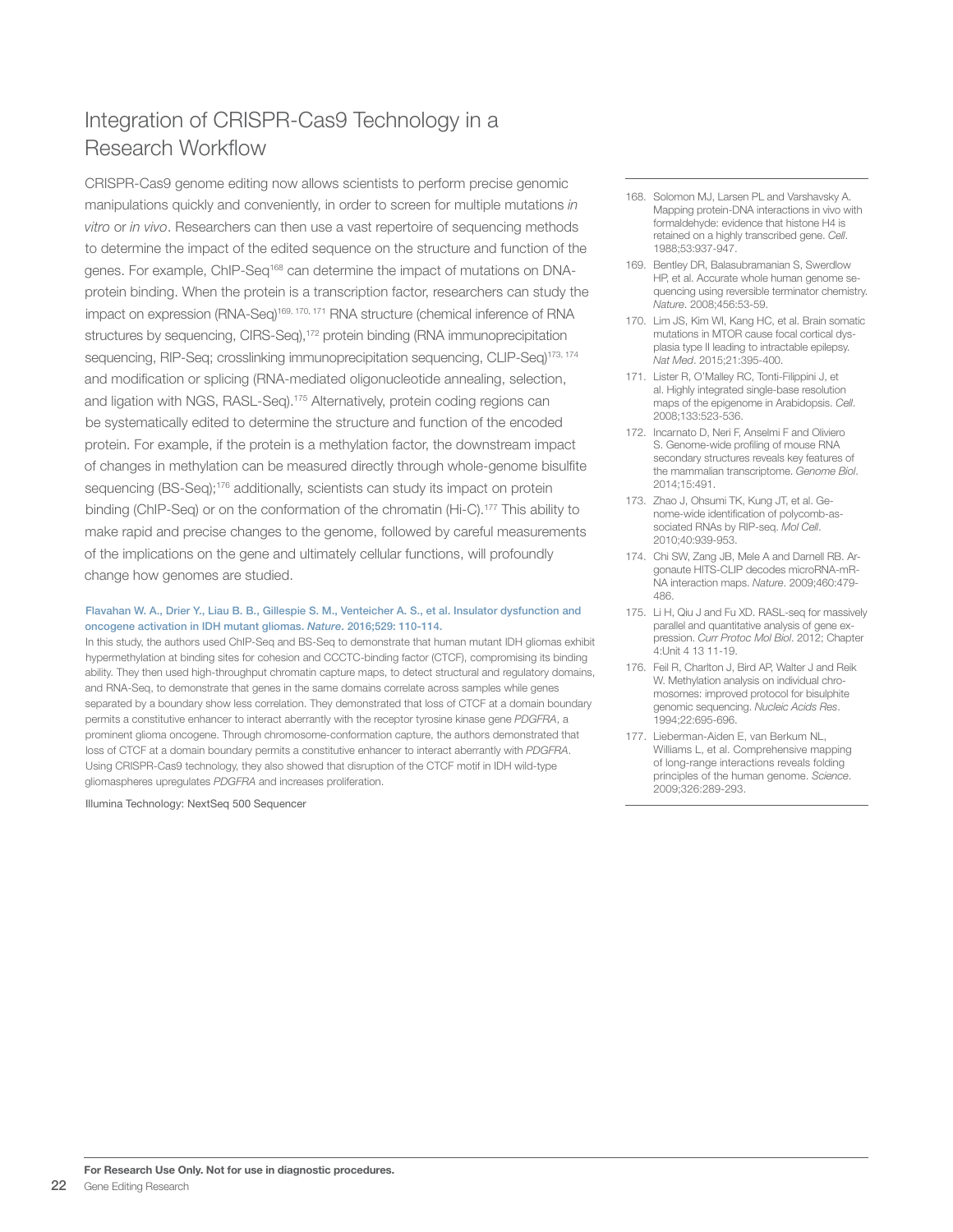#### Wu J., Huang B., Chen H., Yin Q., Liu Y., et al. The landscape of accessible chromatin in mammalian preimplantation embryos. *Nature*. 2016;534: 652-657.

In this study, the authors reconstructed the spatiotemporal chromatin configurations that accompany mouse development. They combined the assay for transposase-accessible chromatin using sequencing (ATAC-Seq) with CRISPR-Cas9–assisted mitochondrial DNA depletion. They also used switching mechanism at 5' end of RNA template (Smart-Seq) to validate each phase of RNA-Seq, and ChIP-Seq to investigate histone modifications. Despite extensive parental asymmetry in DNA methylomes, the authors observed that chromatin accessibility between the parental genomes is globally comparable after major zygotic genome activation (ZGA). Accessible chromatin in early embryos is widely shaped by transposable elements and overlaps extensively with putative cis-regulatory sequences. Accessible chromatin was also found near the transcription end sites of active genes. They constructed the regulatory network of early development by integrating the maps of cis-regulatory elements and single-cell transcriptomes. The authors observed that the activities of cis-regulatory elements and their associated open chromatin diminished before major ZGA.

#### Illumina Technology: HiSeq 1500 Sequencer, HiSeq 2500 Sequencer

#### Dixit A., Parnas O., Li B., Chen J., Fulco C. P., et al. Perturb-Seq: Dissecting Molecular Circuits with Scalable Single-Cell RNA Profiling of Pooled Genetic Screens. *Cell*. 2016;167: 1853-1866 e1817.

The authors developed Perturb-seq, a method that combines single-cell RNA-Seq (scRNA-Seq) and CRISPR-based perturbations to perform genetic screens to infer gene function on complex phenotypes in pools of mammalian cells. Briefly, this method uses pools of lentiviral constructs encoding sgRNAs to infect cells. These lentiviral vectors also report on the identity of the expressed sgRNA by an expressed guide barcode (GBC). Infected cells are grown, differentiated, and/or stimulated. ScRNA-Seq is then used to tag each cell's RNA with a unique cell barcode (CBC) that associates the cell's transcriptional profile with the delivered genetic perturbation (or perturbations) encoded by the GBC. The authors then applied Perturb-Seq to 200,000 immune cells or cell lines, with a focus on transcription factors regulating the response of dendritic cells to lipopolysaccharide. They were able to detect individual gene targets, gene signatures, and cell states affected by single genetic perturbations and their epistatic effects, demonstrating the power of Perturb-Seq to increase the scope of pooled genomic assays.

#### Illumina Technology: MiSeq Sequencer, NextSeq Sequencer

#### Adamson B., Norman T. M., Jost M., Cho M. Y., Nunez J. K., et al. A Multiplexed Single-Cell CRISPR Screening Platform Enables Systematic Dissection of the Unfolded Protein Response. *Cell*. 2016;167: 1867-1882 e1821.

Perturb-Seq is a method that allows the parallel phenotypic screening from single cells by delivering and detecting up to three CRISPR perturbations. The authors applied Perturb-Seq to perform a genome-wide screening to dissect the mammalian unfolded protein response (UPR) using single and combinatorial CRISPR perturbation. They performed two genome-scale CRISPR interference screens detecting genes whose repression perturbs ER homeostasis. Perturb-Seq on ~100 hits enabled high-precision functional clustering of genes, providing insights into how the three sensors of ER homeostasis react to different stress types. This study highlights the ability of Perturb-Seq to dissect complex phenotypes.

#### Illumina Technology: MiSeq Sequencer, NextSeq Sequencer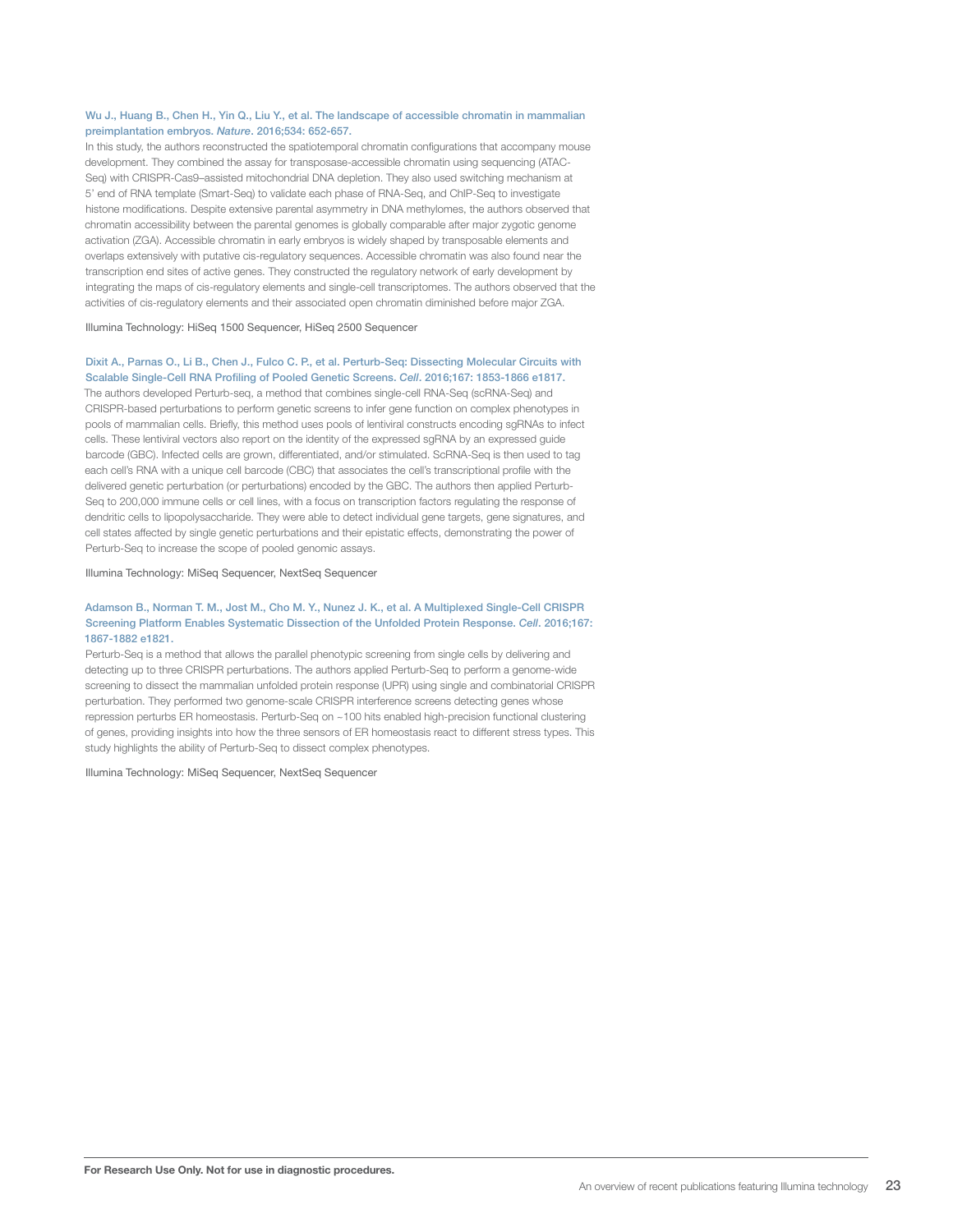### BIBLIOGRAPHY

Ainsworth C. Agriculture: A new breed of edits. *Nature*. 2015;528:S15-16.

Bae S, Park J and Kim JS. Cas-OFFinder: a fast and versatile algorithm that searches for potential off-target sites of Cas9 RNA-guided endonucleases. *Bioinformatics*. 2014;30:1473-1475.

Baltimore D, Berg P, Botchan M, et al. Biotechnology. A prudent path forward for genomic engineering and germline gene modification. *Science*. 2015;348:36-38.

Barrangou R, Fremaux C, Deveau H, et al. CRISPR provides acquired resistance against viruses in prokaryotes. *Science*. 2007;315:1709-1712.

Brouns SJ, Jore MM, Lundgren M, et al. Small CRISPR RNAs guide antiviral defense in prokaryotes. *Science*. 2008;321:960-964.

Champer J, Buchman A and Akbari OS. Cheating evolution: engineering gene drives to manipulate the fate of wild populations. *Nat Rev Genet*. 2016;17:146-159.

Chen S, Sanjana NE, Zheng K, et al. Genome-wide CRISPR screen in a mouse model of tumor growth and metastasis. *Cell*. 2015;160:1246-1260.

Chiarle R, Zhang Y, Frock RL, et al. Genome-wide translocation sequencing reveals mechanisms of chromosome breaks and rearrangements in B cells. *Cell*. 2011;147:107-119.

Cho SW, Kim S, Kim Y, et al. Analysis of off-target effects of CRISPR/Cas-derived RNA-guided endonucleases and nickases. *Genome Res*. 2014;24:132-141.

Cong L, Ran FA, Cox D, et al. Multiplex genome engineering using CRISPR/Cas systems. *Science*. 2013;339:819-823.

Cradick TJ, Fine EJ, Antico CJ and Bao G. CRISPR/ Cas9 systems targeting beta-globin and CCR5 genes have substantial off-target activity. *Nucleic Acids Res*. 2013;41:9584-9592.

Crosetto N, Mitra A, Silva MJ, et al. Nucleotideresolution DNA double-strand break mapping by next-generation sequencing. *Nat Methods*. 2013;10:361-365.

Cyranoski D and Reardon S. Embryo editing sparks epic debate. *Nature*. 2015;520:593-594.

Cyranoski D. CRISPR gene-editing tested in a person for the first time. *Nature News*. 2016;

Davis KM, Pattanayak V, Thompson DB, Zuris JA and Liu DR. Small molecule-triggered Cas9 protein with improved genome-editing specificity. *Nat Chem Biol*. 2015;11:316-318.

Deltcheva E, Chylinski K, Sharma CM, et al. CRISPR RNA maturation by trans-encoded small RNA and host factor RNase III. *Nature*. 2011;471:602-607.

Doench JG, Fusi N, Sullender M, et al. Optimized sgRNA design to maximize activity and minimize off-target effects of CRISPR-Cas9. *Nat Biotechnol*. 2016;34:184-191.

Dominguez AA, Lim WA and Qi LS. Beyond editing: repurposing CRISPR-Cas9 for precision genome regulation and interrogation. *Nat Rev Mol Cell Biol*. 2016;17:5-15.

Dow LE. Modeling Disease In Vivo With CRISPR/ Cas9. *Trends Mol Med*. 2015;21:609-621.

Frock RL, Hu J, Meyers RM, Ho YJ, Kii E and Alt FW. Genome-wide detection of DNA double-stranded breaks induced by engineered nucleases. *Nat Biotechnol*. 2015;33:179-186.

Fu Y, Foden JA, Khayter C, et al. High-frequency off-target mutagenesis induced by CRISPR-Cas nucleases in human cells. *Nat Biotechnol*. 2013;31:822-826.

Fu Y, Sander JD, Reyon D, Cascio VM and Joung JK. Improving CRISPR-Cas nuclease specificity using truncated guide RNAs. *Nat Biotechnol*. 2014;32:279-284.

Gabriel R, Lombardo A, Arens A, et al. An unbiased genome-wide analysis of zinc-finger nuclease specificity. *Nat Biotechnol*. 2011;29:816-823.

Gantz VM and Bier E. Genome editing. The mutagenic chain reaction: a method for converting heterozygous to homozygous mutations. *Science*. 2015;348:442-444.

Gantz VM, Jasinskiene N, Tatarenkova O, et al. Highly efficient Cas9-mediated gene drive for population modification of the malaria vector mosquito Anopheles stephensi. *Proc Natl Acad Sci U S A*. 2015;112:E6736-6743.

Garneau JE, Dupuis ME, Villion M, et al. The CRISPR/Cas bacterial immune system cleaves bacteriophage and plasmid DNA. *Nature*. 2010;468:67-71.

Gasiunas G, Barrangou R, Horvath P and Siksnys V. Cas9-crRNA ribonucleoprotein complex mediates specific DNA cleavage for adaptive immunity in bacteria. *Proc Natl Acad Sci U S A*. 2012;109:E2579-2586.

Guilinger JP, Thompson DB and Liu DR. Fusion of catalytically inactive Cas9 to FokI nuclease improves the specificity of genome modification. *Nat Biotechnol*. 2014;32:577-582.

Guo R, Wan Y, Xu D, et al. Generation and evaluation of Myostatin knock-out rabbits and goats using CRISPR/Cas9 system. *Sci Rep*. 2016;6:29855.

Hammond A, Galizi R, Kyrou K, et al. A CRISPR-Cas9 gene drive system targeting female reproduction in the malaria mosquito vector Anopheles gambiae. *Nat Biotechnol*. 2016;34:78-83.

Heigwer F, Kerr G and Boutros M. E-CRISP: fast CRISPR target site identification. *Nat Methods*. 2014;11:122-123.

Hibar DP, Stein JL, Renteria ME, et al. Common genetic variants influence human subcortical brain structures. *Nature*. 2015;520:224-229.

Hsu PD, Scott DA, Weinstein JA, et al. DNA targeting specificity of RNA-guided Cas9 nucleases. *Nat Biotechnol*. 2013;31:827-832.

Hwang WY, Fu Y, Reyon D, et al. Efficient genome editing in zebrafish using a CRISPR-Cas system. *Nat Biotechnol*. 2013;31:227-229.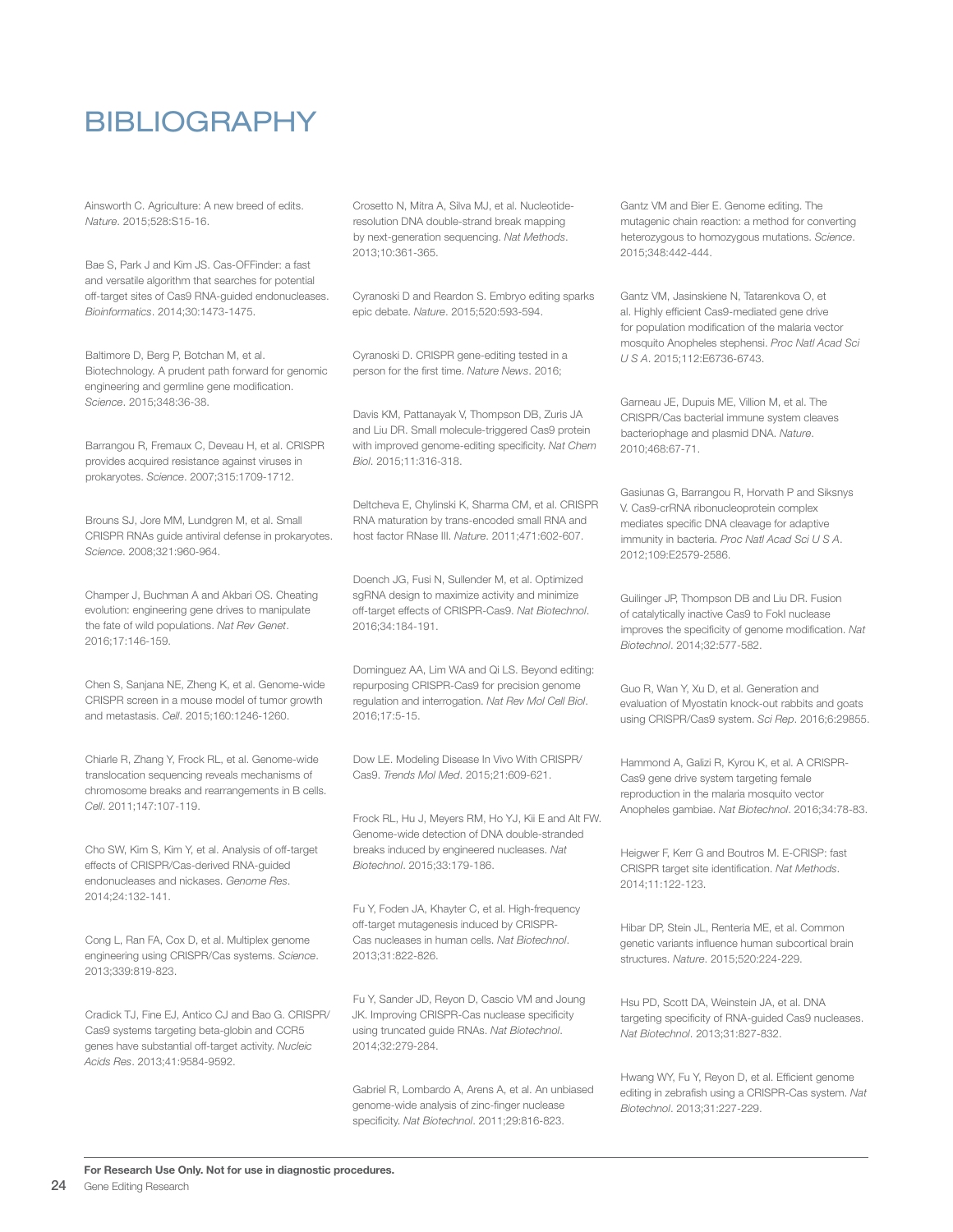Ishino Y, Shinagawa H, Makino K, Amemura M and Nakata A. Nucleotide sequence of the iap gene, responsible for alkaline phosphatase isozyme conversion in Escherichia coli, and identification of the gene product. *J Bacteriol*. 1987;169:5429-5433.

Jansen R, Embden JD, Gaastra W and Schouls LM. Identification of genes that are associated with DNA repeats in prokaryotes. *Mol Microbiol*. 2002;43:1565-1575.

Jinek M, Chylinski K, Fonfara I, Hauer M, Doudna JA and Charpentier E. A programmable dual-RNAguided DNA endonuclease in adaptive bacterial immunity. *Science*. 2012;337:816-821.

Johnson AD and O'Donnell CJ. An open access database of genome-wide association results. *BMC Med Genet*. 2009;10:6.

Kaisler J. First proposed human test of CRISPR passes initial safety review. *Science*. 2016;

Kataoka K, Shiraishi Y, Takeda Y, et al. Aberrant PD-L1 expression through 3'-UTR disruption in multiple cancers. *Nature*. 2016;534:402-406.

Khatodia S, Bhatotia K, Passricha N, Khurana SM and Tuteja N. The CRISPR/Cas Genome-Editing Tool: Application in Improvement of Crops. *Front Plant Sci*. 2016;7:506.

Kim D, Bae S, Park J, et al. Digenome-seq: genome-wide profiling of CRISPR-Cas9 off-target effects in human cells. *Nat Methods*. 2015;12:237- 243, 231 p following 243.

Kim D, Kim S, Kim S, Park J and Kim JS. Genomewide target specificities of CRISPR-Cas9 nucleases revealed by multiplex Digenome-seq. *Genome Res*. 2016;26:406-415.

Kim S, Kim D, Cho SW, Kim J and Kim JS. Highly efficient RNA-guided genome editing in human cells via delivery of purified Cas9 ribonucleoproteins. *Genome Res*. 2014;24:1012-1019.

Kistler KE, Vosshall LB and Matthews BJ. Genome engineering with CRISPR-Cas9 in the mosquito Aedes aegypti. *Cell Rep*. 2015;11:51-60.

Kleinstiver BP, Pattanayak V, Prew MS, et al. High-fidelity CRISPR-Cas9 nucleases with no detectable genome-wide off-target effects. *Nature*. 2016;529:490-495.

Kleinstiver BP, Tsai SQ, Prew MS, et al. Genomewide specificities of CRISPR-Cas Cpf1 nucleases in human cells. *Nat Biotechnol*. 2016;34:869-874.

Komor AC, Kim YB, Packer MS, Zuris JA and Liu DR. Programmable editing of a target base in genomic DNA without double-stranded DNA cleavage. *Nature*. 2016;533:420-424.

Korkmaz G, Lopes R, Ugalde AP, et al. Functional genetic screens for enhancer elements in the human genome using CRISPR-Cas9. *Nat Biotechnol*. 2016;34:192-198.

Lander ES. The Heroes of CRISPR. *Cell*. 2016;164:18-28.

Lanphier E. Don't edit the human germ line. *Nature*. 2015;519:410-411.

Ledford H. CRISPR, the disruptor. *Nature*. 2015;522:20-24.

Ledford H. The unsung heroes of CRISPR. *Nature*. 2016;535:342-344.

Ledford HC, E. 'Gene drive' mosquitoes engineered to fight malaria. 2015;

Liang X, Potter J, Kumar S, et al. Rapid and highly efficient mammalian cell engineering via Cas9 protein transfection. *J Biotechnol*. 2015;208:44-53.

Lin Y, Cradick TJ, Brown MT, et al. CRISPR/Cas9 systems have off-target activity with insertions or deletions between target DNA and guide RNA sequences. *Nucleic Acids Res*. 2014;42:7473-7485.

Mali P, Aach J, Stranges PB, et al. CAS9 transcriptional activators for target specificity screening and paired nickases for cooperative genome engineering. *Nat Biotechnol*. 2013;31:833-838.

Mali P, Yang L, Esvelt KM, et al. RNA-guided human genome engineering via Cas9. *Science*. 2013;339:823-826.

Maresch R, Mueller S, Veltkamp C, et al. Multiplexed pancreatic genome engineering and cancer induction by transfection-based CRISPR/Cas9 delivery in mice. *Nat Commun*. 2016;7:10770.

Marraffini LA and Sontheimer EJ. CRISPR interference limits horizontal gene transfer in staphylococci by targeting DNA. *Science*. 2008;322:1843-1845.

Mojica FJ, Diez-Villasenor C, Soria E and Juez G. Biological significance of a family of regularly spaced repeats in the genomes of Archaea, Bacteria and mitochondria. *Mol Microbiol*. 2000;36:244-246.

Mojica FJ, Diez-Villasenor C, Garcia-Martinez J and Soria E. Intervening sequences of regularly spaced prokaryotic repeats derive from foreign genetic elements. *J Mol Evol*. 2005;60:174-182.

Nihongaki Y, Kawano F, Nakajima T and Sato M. Photoactivatable CRISPR-Cas9 for optogenetic genome editing. *Nat Biotechnol*. 2015;33:755-760.

Nishida K, Arazoe T, Yachie N, et al. Targeted nucleotide editing using hybrid prokaryotic and vertebrate adaptive immune systems. *Science*. 2016;

Osborn MJ, Webber BR, Knipping F, et al. Evaluation of TCR Gene Editing Achieved by TALENs, CRISPR/Cas9, and megaTAL Nucleases. *Mol Ther*. 2016;24:570-581.

Parnas O, Jovanovic M, Eisenhaure TM, et al. A Genome-wide CRISPR Screen in Primary Immune Cells to Dissect Regulatory Networks. *Cell*. 2015;162:675-686.

Pattanayak V, Lin S, Guilinger JP, Ma E, Doudna JA and Liu DR. High-throughput profiling of off-target DNA cleavage reveals RNA-programmed Cas9 nuclease specificity. *Nat Biotechnol*. 2013;31:839-843.

Pourcel C, Salvignol G and Vergnaud G. CRISPR elements in Yersinia pestis acquire new repeats by preferential uptake of bacteriophage DNA, and provide additional tools for evolutionary studies. *Microbiology*. 2005;151:653-663.

Qiu P, Shandilya H, D'Alessio JM, O'Connor K, Durocher J and Gerard GF. Mutation detection using Surveyor nuclease. *Biotechniques*. 2004;36:702-707.

Ran FA, Hsu PD, Lin CY, et al. Double nicking by RNA-guided CRISPR Cas9 for enhanced genome editing specificity. *Cell*. 2013;154:1380-1389.

Ran FAH, P.D.; Wright, J.; Agarwala, V.; Scott, D. A.; Zhang, F. Genome engineering using the CRISPR-Cas9 system. *Nat Protocols*. 2013;8:2281-2308.

Reardon S. Gene-editing record smashed in pigs. *Nature*. 2015;

Reardon S. First CRISPR clinical trial gets green light from US panel. *Nature News*. 2016;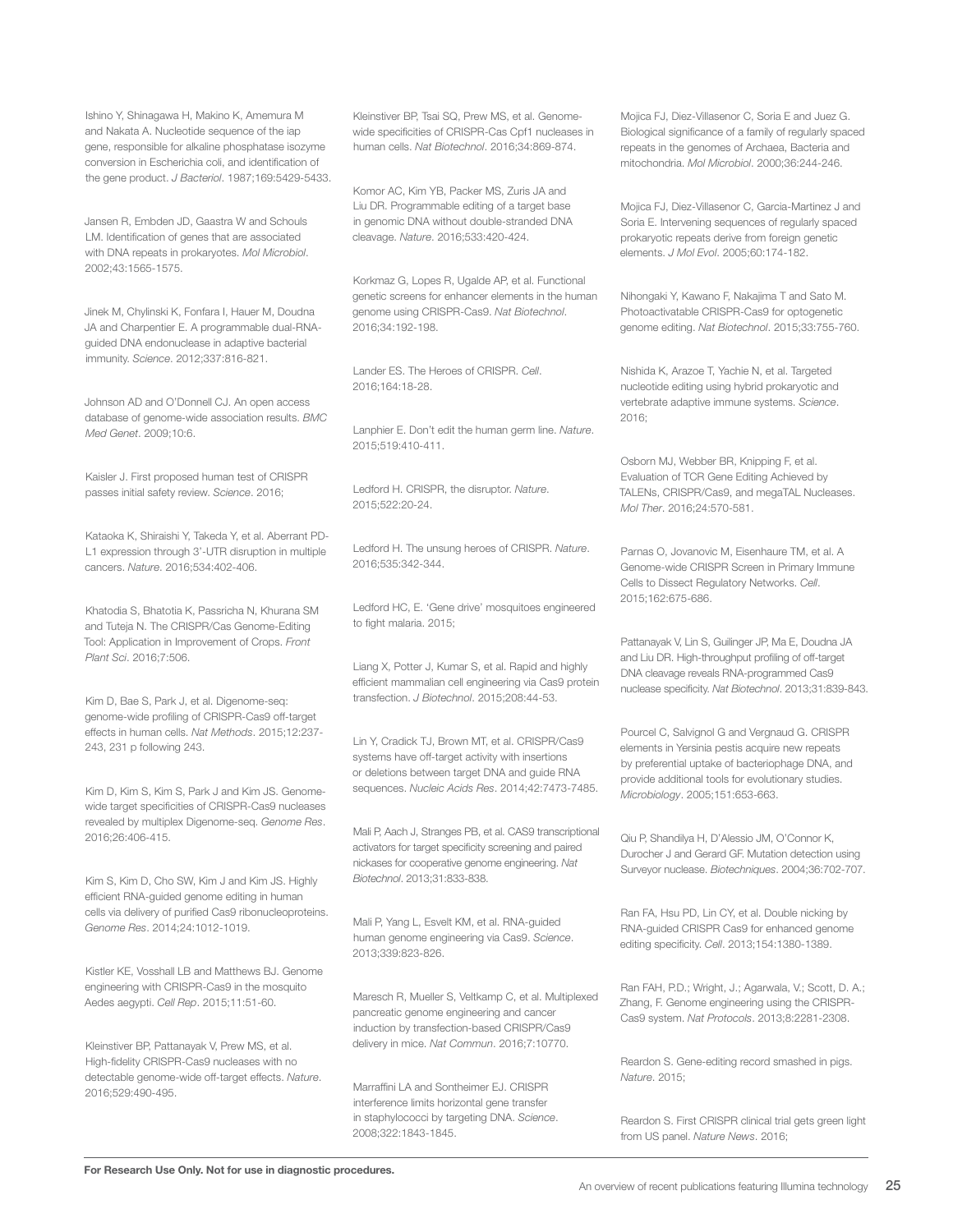Sapranauskas R, Gasiunas G, Fremaux C, Barrangou R, Horvath P and Siksnys V. The Streptococcus thermophilus CRISPR/Cas system provides immunity in Escherichia coli. *Nucleic Acids Res*. 2011;39:9275-9282.

Selle K and Barrangou R. CRISPR-Based Technologies and the Future of Food Science. *J Food Sci*. 2015;80:R2367-2372.

Shalem O, Sanjana NE and Zhang F. Highthroughput functional genomics using CRISPR-Cas9. *Nat Rev Genet*. 2015;16:299-311.

Singh R, Kuscu C, Quinlan A, Qi Y and Adli M. Cas9-chromatin binding information enables more accurate CRISPR off-target prediction. *Nucleic Acids Res*. 2015;43:e118.

Swiech L, Heidenreich M, Banerjee A, et al. In vivo interrogation of gene function in the mammalian brain using CRISPR-Cas9. *Nat Biotechnol*. 2015;33:102-106.

Tebas P, Stein D, Tang WW, et al. Gene editing of CCR5 in autologous CD4 T cells of persons infected with HIV. *N Engl J Med*. 2014;370:901-910.

Thomas KR and Capecchi MR. Site-directed mutagenesis by gene targeting in mouse embryoderived stem cells. *Cell*. 1987;51:503-512.

Torres-Ruiz R and Rodriguez-Perales S. CRISPR-Cas9: A Revolutionary Tool for Cancer Modelling. *Int J Mol Sci*. 2015;16:22151-22168.

Tsai SQ, Wyvekens N, Khayter C, et al. Dimeric CRISPR RNA-guided FokI nucleases for highly specific genome editing. *Nat Biotechnol*. 2014;32:569-576.

Tsai SQ, Zheng Z, Nguyen NT, et al. GUIDE-seq enables genome-wide profiling of off-target cleavage by CRISPR-Cas nucleases. *Nat Biotechnol*. 2015;33:187-197.

Tsai SQ and Joung JK. Defining and improving the genome-wide specificities of CRISPR-Cas9 nucleases. *Nat Rev Genet*. 2016;17:300-312.

Tsai SQ, Topkar VV, Joung JK and Aryee MJ. Opensource guideseq software for analysis of GUIDE-seq data. *Nat Biotechnol*. 2016;34:483.

Tschaharganeh DF, Lowe SW, Garippa RJ and Livshits G. Using CRISPR/Cas to study gene function and model disease *in vivo*. *FEBS J*. 2016;

Tycko J, Myer VE and Hsu PD. Methods for Optimizing CRISPR-Cas9 Genome Editing Specificity. *Mol Cell*. 2016;63:355-370.

Vyas VK, Barrasa MI and Fink GR. A Candida albicans CRISPR system permits genetic engineering of essential genes and gene families. *Sci Adv*. 2015;1:e1500248.

Waltz E. Gene-edited CRISPR mushroom escapes US regulation. *Nature*. 2016;532:293.

Wang X, Wang Y, Wu X, et al. Unbiased detection of off-target cleavage by CRISPR-Cas9 and TALENs using integrase-defective lentiviral vectors. *Nat Biotechnol*. 2015;33:175-178.

Wang Y, Cheng X, Shan Q, et al. Simultaneous editing of three homoeoalleles in hexaploid bread wheat confers heritable resistance to powdery mildew. *Nat Biotechnol*. 2014;32:947-951.

Weber J, Ollinger R, Friedrich M, et al. CRISPR/ Cas9 somatic multiplex-mutagenesis for highthroughput functional cancer genomics in mice. *Proc Natl Acad Sci U S A*. 2015;112:13982-13987.

Wellcome Trust Case Control C. Genome-wide association study of 14,000 cases of seven common diseases and 3,000 shared controls. *Nature*. 2007;447:661-678.

Wright AV, Sternberg SH, Taylor DW, et al. Rational design of a split-Cas9 enzyme complex. *Proc Natl Acad Sci U S A*. 2015;112:2984-2989.

Yang H, Wang H, Shivalila CS, Cheng AW, Shi L and Jaenisch R. One-step generation of mice carrying reporter and conditional alleles by CRISPR/Casmediated genome engineering. *Cell*. 2013;154:1370- 1379.

Yang L, Guell M, Niu D, et al. Genome-wide inactivation of porcine endogenous retroviruses (PERVs). *Science*. 2015;350:1101-1104.

Yin H, Xue W, Chen S, et al. Genome editing with Cas9 in adult mice corrects a disease mutation and phenotype. *Nat Biotechnol*. 2014;32:551-553.

Yin H, Song CQ, Dorkin JR, et al. Therapeutic genome editing by combined viral and non-viral delivery of CRISPR system components *in vivo*. *Nat Biotechnol*. 2016;34:328-333.

Zetsche B, Volz SE and Zhang F. A split-Cas9 architecture for inducible genome editing and transcription modulation. *Nat Biotechnol*. 2015;33:139-142.

Zhang H, Zhang J, Wei P, et al. The CRISPR/ Cas9 system produces specific and homozygous targeted gene editing in rice in one generation. *Plant Biotechnol J*. 2014;12:797-807.

Zuris JA, Thompson DB, Shu Y, et al. Cationic lipid-mediated delivery of proteins enables efficient protein-based genome editing *in vitro* and *in vivo*. *Nat Biotechnol*. 2015;33:73-80.